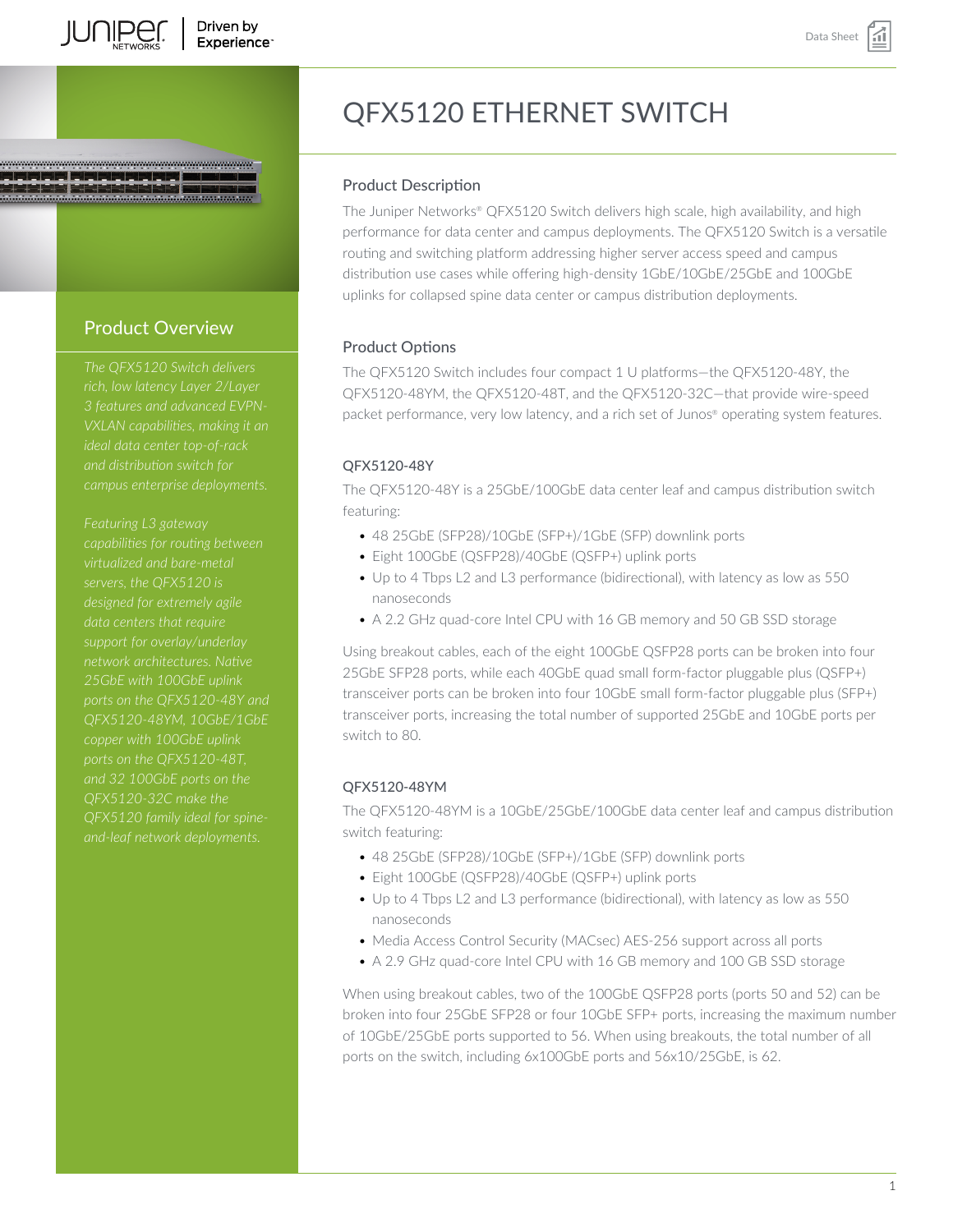#### QFX5120-48T

The QFX5120-48T is a 10GbE/100GbE data center leaf and campus distribution switch featuring:

- 48 dual-speed 1GbE/10GbE RJ-45 copper downlink ports
- Six dual-speed 100GbE (QSFP28)/40GbE (QSFP+) uplink ports
- Up to 2.16 Tbps L2 and L3 performance (bidirectional), with latency as low as 550 nanoseconds
- A 2.2 GHz quad-core Intel CPU with 16 GB memory and 100 GB SSD storage

Using breakout cables, 40GbE QSFP+ ports 50 and 51 can be channelized into four 10GbE SFP+ ports each, increasing the total number of 10GbE ports per switch to 56.

# QFX5120-32C

The QFX5120-32C is a compact 100GbE data center leaf-andspine and campus distribution switch featuring:

- 32 100GbE (QSFP28) or 40GbE (QSFP+) uplink ports
- A 2.2 GHz quad-core Intel CPU with 16 GB memory and 64 GB SSD storage
- Up to 6.4 Tbps L2 and L3 performance (bidirectional), with latency as low as 550 nanoseconds

Using breakout cables, 100GbE QSFP28 ports 0-30 can be channelized into four 25GbE SFP28 ports\*, and the 40GbE QSFP+ ports 0-30 can be channelized into four 10GbE SFP+ ports, increasing the total number of 25GbE per switch to 124 and the total number of 10GbE ports per switch to 126 (including SFP+ ports 32 and 33). Port 31 does not support 4x10G or 4x25G channelization options. Only 100GbE, 40GbE, and 2x50GbE channelization options are supported on port 31.

In addition, all QFX5120 switch models include:

- Support for VXLAN as an L2 or L3 gateway
- Advanced Junos OS features such as Ethernet VPN-Virtual Extensible LAN (EVPN-VXLAN), BGP add-path, L3 VPN, and MPLS
- Feature-rich automation capabilities with support for Python and zero-touch provisioning (ZTP)

#### Junos OS

The high-performance QFX5120 Switch runs Junos OS, Juniper's powerful and robust network operating system that powers all Juniper switches, routers, and firewalls. Key Junos OS features that enhance the functionality and capabilities of the QFX5120 include:

• Software modularity, with process modules running independently in their own protected memory space and with the ability to do process restarts

- Uninterrupted routing and forwarding, with features such as nonstop active routing (NSR) and nonstop bridging (NSB)
- Commit and rollback functionality that ensures error-free network configurations
- A powerful set of scripts for on-box problem detection, reporting, and resolution

# Data Center Deployments

Data centers demand high-speed, low-latency, storage- and I/Oconverged networking solutions that maximize performance for physical servers, virtual servers, and storage. The QFX5120 Switch addresses these issues with low-latency, lossless, high-density 10GbE, 25GbE, and 100GbE interfaces on a compact 1 U platform. In addition, the QFX5120 offers EVPN-VXLAN L2 and L3 gateway support, making it an ideal solution for either edge routed or centrally routed overlay deployments in the data center. The QFX5120 also supports flexible back-to-front and front-to-back airflow cooling options, ensuring consistency with server designs for hot-aisle or cold-aisle deployments.

# Data Center Server Access

The QFX5120-48Y and QFX5120-48YM support tri-speed 1GbE/ 10GbE/25GbE, making them a perfect fit for top-of-rack deployments. The 48 ports of native 10GbE/25GbE for server connectivity, plus up to eight 40GbE or 100GbE ports for uplink connectivity, provide very low oversubscription of 1.5:1 from access to aggregation.

The QFX5120-48T supports dual-speed 1GbE/10GbE, also making it a perfect fit for top-of-rack deployments. The 48 native 10GbE RJ-45 copper ports for server connectivity, plus up to six 40GbE or 100GbE ports for uplink connectivity, provide an unsubscribed (0.8:1) access-to-aggregation ratio.

The QFX5120-32C can also be used for high-density 25GbE server connectivity, with an option to break out the 100GbE ports into four 25GbE ports.

In Figure 1, the QFX5120 is deployed as a leaf acting as an edgerouted gateway. In this topology, the VXLAN tunnel encapsulation and decapsulation take place on the QFX5120 leaf switches, while Juniper Networks QFX5200-32C or Juniper Networks QFX5210-64C spine switches are used for IP transit. Juniper Networks QFX5110-32Q switches can also be used in the spine to build a 40GbE fabric.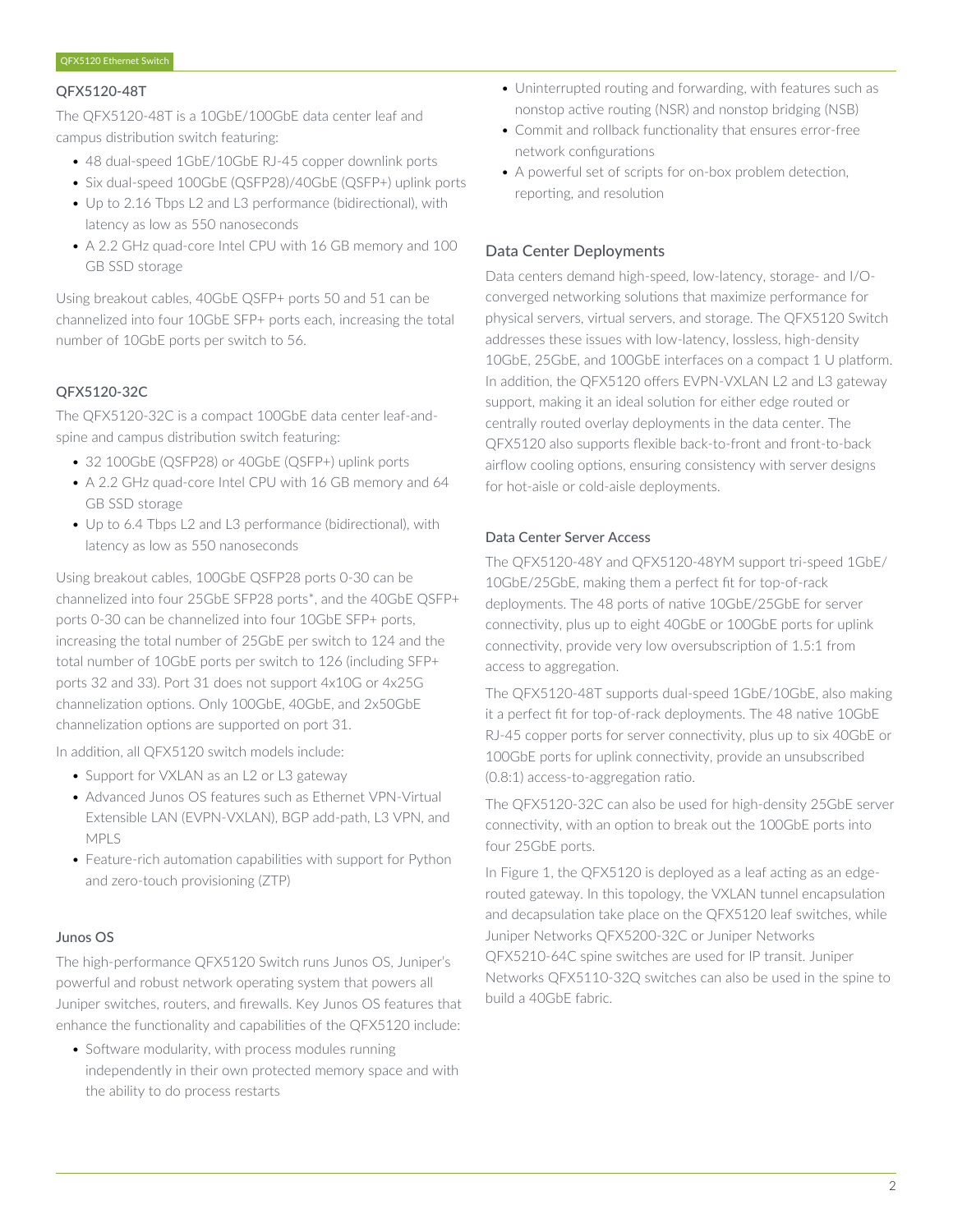

*Figure 1: Edge-routed bridging at the leaf with QFX5200-32C/QFX5210-64C as spine switches*

In Figure 2, the QFX5120-48YM leaf and Juniper Networks QFX10008 Switch spine are deployed as EVPN-VXLAN switches acting as centrally routed gateways or distributed edge-routed gateways. If centrally routed bridging is used, the VXLAN tunnel encapsulation and decapsulation occur on the spine switches for inter-IRB (integrated routing and bridging) symmetric routing purposes. If edge-routed bridging is used, the IP first hop gateways are distributed at the leaf-level QFX5120-48YM switches using Type 5 symmetric inter-IRB routing. When using a QFX10000-30C-M MACsec line card installed in a spine QFX10008 Switch working with a leaf QFX5120-48YM switch, the leaf-to-spine architecture offers end-to-end MACsec AES-256 capabilities.



*Figure 2: QFX5120-48T and QFX5120-48Y/48YM in a leaf-and-spine deployment*

#### Data Center Spine

The QFX5120-32C, with 32 ports of 100GbE, can serve as the spine in small to medium-sized enterprise data centers. The QFX5120-32C can be deployed in a three-stage IP Clos with EVPN-VXLAN overlay to support as many as 1500 server access ports. The QFX5120-48Y/QFX5120-48YM and QFX5120-32C can also be used as a collapsed spine data center deployment, offering Ethernet segment identifier-link aggregation group (ESI-LAG) connectivity to the rest of the network infrastructure blocks.

All QFX5120 switches can operate in both cut-through and storeand-forward modes, delivering sustained wire-speed switching with sub-microsecond latency and low jitter for any packet size (including jumbo frames) in either mode. With features such as multichassis link aggregation (MC-LAG), the QFX5120 supports active/active server dual-homing and can use full bisectional bandwidth from server to switch.

Equipped with Junos OS, the QFX5120 supports the most advanced and robust routing capabilities in the industry, OSPF for both IPv4 and IPv6, as well as advanced routing capabilities such as IS-IS and BGP. With additional capabilities such as 64-way equalcost multipath (ECMP) and BGP add path, the QFX5120 is an ideal building block for deploying the most robust L3 underlay for SDN.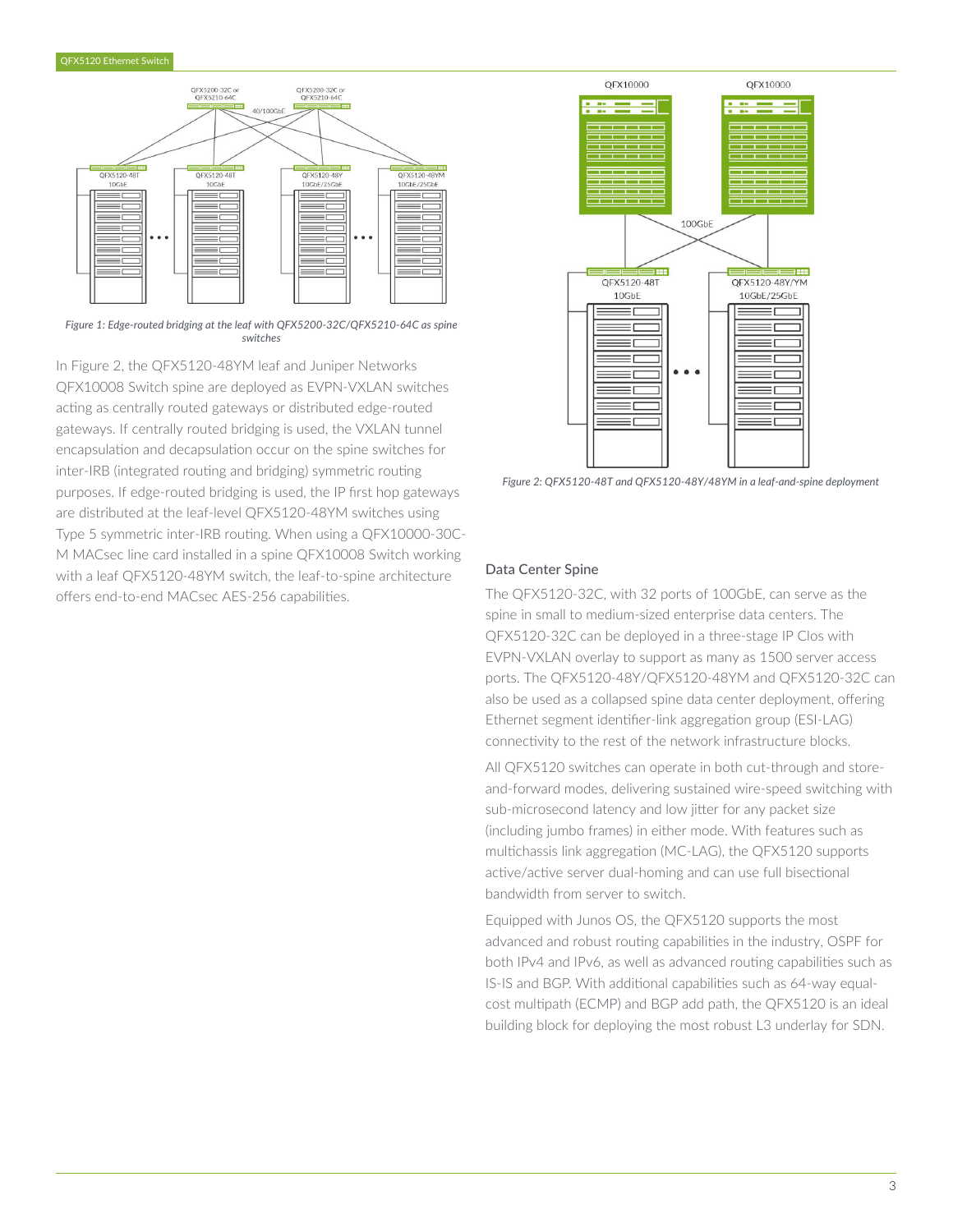# Campus Deployments

Juniper campus fabrics provide a single, standards-based Ethernet VPN-Virtual Extensible LAN (EVPN-VXLAN) solution that can be deployed in any campus, whether a two-tier network with a collapsed core distribution or a campus-wide system that involves multiple buildings with separate distribution and core layers.

The QFX5120-48Y and QFX5120-48YM are ideal as campus distribution switches with 10GbE/25GbE downlinks and 40GbE/ 100GbE uplinks supporting technologies like MC-LAG and EVPN multihoming.

The QFX5120-32C is ideal as a campus core switch with 32 ports of 100GbE and support for technologies like campus fabric coredistribution.

The QFX5120-48T supports dual-speed 1GbE/10GbE, also making it a perfect fit for top-of-rack deployments in campus environments for server connectivity.

Juniper campus fabrics support the following validated architectures:

- **MC-LAG and EVPN Multihoming (Collapsed Core/ Distribution)**: A pair of interconnected QFX5120 switches can be deployed to provide EVPN multihoming (ESI-LAG) or multichassis link aggregation (MC-LAG) in a collapsed core/ distribution configuration. This eliminates the need for Spanning Tree Protocol (STP) across the campus network by providing multihoming capabilities from the access to the distribution layer, while distribution to the core is an L3 IP fabric. ESI-LAG also supports horizontal scaling with more than two devices in the distribution layer and can extend EVPN to the core.
- **Campus Fabric Core-Distribution**: A pair of interconnected QFX5120 switches can provide EVPN L2 and L3 VXLAN gateway support. This eliminates the need for STP across the campus network by providing a multihoming capability from the access to the distribution layer, while distribution to the core is an L3 IP fabric using EVPN technology. The IP fabric can also extend to connect multiple enterprise buildings, while VXLAN allows stretching of L2 across buildings. An IP Clos network between the distribution and the core layers can exist in two modes, both of which are supported by the QFX5120:
	- **Centrally routed bridging overlay**: An IRB interface placed at a central location in the fabric (in this case, a core device)
	- **Edge routed bridging overlay**: An IRB interface placed at the edge of the fabric (in this case, a distribution device)
- **Campus Fabric IP Clos**: The Campus Fabric IP Clos architecture pushes VXLAN Layer 2/3 gateway functionality to the access layer. In this architecture, the QFX5120 switch acts as an IP fabric distribution switch.



*Figure 3: QFX5120 as distribution and core in EVPN multihoming and campus fabric architectures*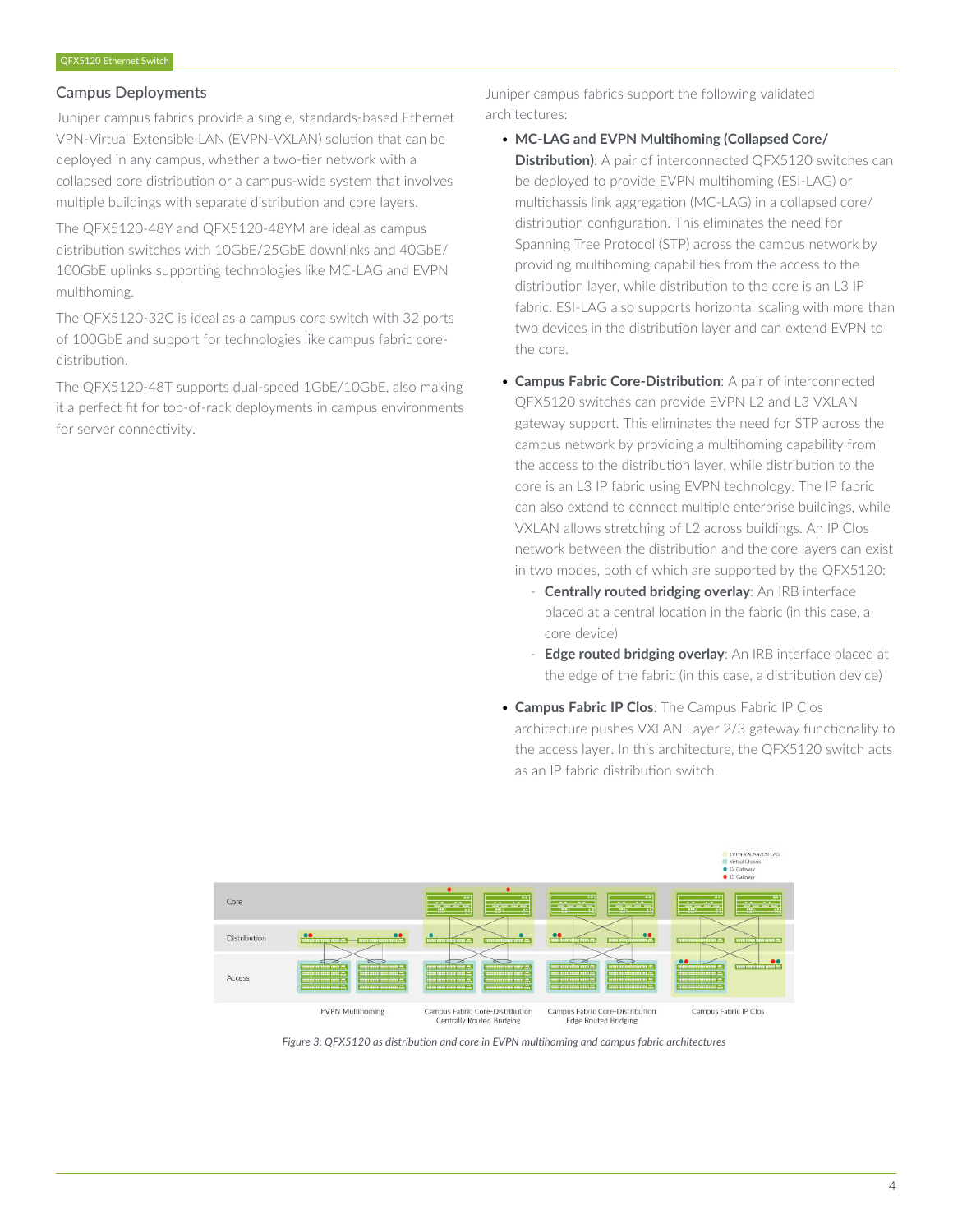#### Features and Benefits

- **Automation**: The QFX5120 supports a number of network automation and plug-and-play operational features, including ZTP and event scripts, automatic rollback, and Python scripting.
- **Flexible forwarding table**: The QFX5120 includes a unified forwarding table, which allows the hardware table to be carved into configurable partitions of L2 media access control (MAC), L3 host, and longest prefix match (LPM) tables. In a pure L2 environment, the QFX5120 supports 288,000 MAC addresses. In L3 mode, the table can support 208,000 host entries. In LPM mode, it can support 351,000 prefixes. Junos OS provides configurable options through a CLI that can optimize the QFX5120 for various deployment scenarios.
- **Intelligent buffer management**: The QFX5120 features a total of 32 MB of shared buffers. While 25% of the total buffer space is dedicated, the rest is shared among all ports and is user configurable. The intelligent buffer mechanism in the QFX5120 effectively absorbs traffic bursts while providing deterministic performance, significantly increasing performance over static allocation.
- **MPLS**: A broad set of MPLS features, including L3 VPN, IPv6 provider edge router (6PE), RSVP traffic engineering, and LDP, allow standards-based network segmentation and virtualization, enabling the QFX5120 to be deployed as a low latency MPLS label-switching router (LSR).
- **VXLAN overlays**: The QFX5120 switch is capable of both L2 and L3 gateway services. Customers can deploy overlay networks to provide L2 adjacencies for applications over L3 fabrics. The overlay networks use VXLAN in the data plane and EVPN or Open vSwitch Database (OVSDB) for programming the overlays.
- **MACsec and hop-by-hop encryption**: The QFX5120-48YM supports IEEE 802.1AE MACsec AES-256, providing link-layer data confidentiality, data integrity, and data origin authentication. The MACsec feature enables the QFX5120-48YM to support 2 Tbps of near line-rate hardware-based traffic encryption on all 100GbE, 40GbE, 25GbE, 10GbE, and 1GbE ports. Defined by IEEE 802.1AE, MACsec provides secure, encrypted communication at the link layer that is capable of identifying and preventing threats from denial-of-service (DoS) and intrusion attacks, as well as man-inthe-middle, masquerading, passive wiretapping, and playback attacks launched from behind the firewall. When MACsec is deployed on switch ports, all traffic is encrypted on the wire, but traffic inside the switch is not. This allows the switch to apply network capabilities such as quality of service (QoS) and

sFlow to each packet without compromising the security of packets on the wire.

In addition, Ethernet-based WAN networks can use MACsec to provide link security over long haul connections. MACsec is transparent to Layer 3 and higher layer protocols and is not limited to IP traffic; it works with any type of wired or wireless traffic carried over Ethernet links.

• **Virtual chassis**: The QFX5120 supports Juniper Networks' unique virtual chassis technology, which enables up to two interconnected switches to operate as a single, logical device with a single IP address. This technology allows campus enterprises to eliminate STP and efficiently utilize network links. QFX5120-48Y (starting with Junos 19.3), QFX5120-32C (staring with Junos 20.3) and QFX5120-48T (starting with Junos 20.2) support virtual chassis. Note: QFX5120-48YM does not support virtual chassis at this time; this feature is reserved for a future release.

# Management, Monitoring, and Analytics

**Data Center Fabric Management**: Juniper Apstra provides operators with the power of intent-based network design to help ensure changes required to enable data center services can be delivered rapidly, accurately, and consistently. Operators can further benefit from the built-in assurance and analytics capabilities to resolve Day 2 operations issues quickly.

Apstra Key Features

- Automated deployment and zero-touch deployment
- Continuous fabric validation
- Fabric lifecycle management
- Troubleshooting using advanced telemetry

For more information on Apstra, see [https://](https://www.juniper.net/us/en/products/network-automation/apstra/apstra-system.html) [www.juniper.net/us/en/products/network-automation/apstra/](https://www.juniper.net/us/en/products/network-automation/apstra/apstra-system.html) [apstra-system.html](https://www.juniper.net/us/en/products/network-automation/apstra/apstra-system.html)

#### Campus Fabric Management: Juniper Mist Cloud

Juniper Mist Wired Assurance brings cloud management and Mist AI to campus fabrics. It sets a new standard moving away from traditional network management towards AI-driven operations, while delivering better experiences to connected devices.

- Automated deployment and Zero Touch Deployment
- Anomaly detection
- Root cause analysis

For more information on Mist Wired Assurance, see [https://](https://www.juniper.net/us/en/products/cloud-services/wired-assurance.html) [www.juniper.net/us/en/products/cloud-services/wired](https://www.juniper.net/us/en/products/cloud-services/wired-assurance.html)[assurance.html](https://www.juniper.net/us/en/products/cloud-services/wired-assurance.html)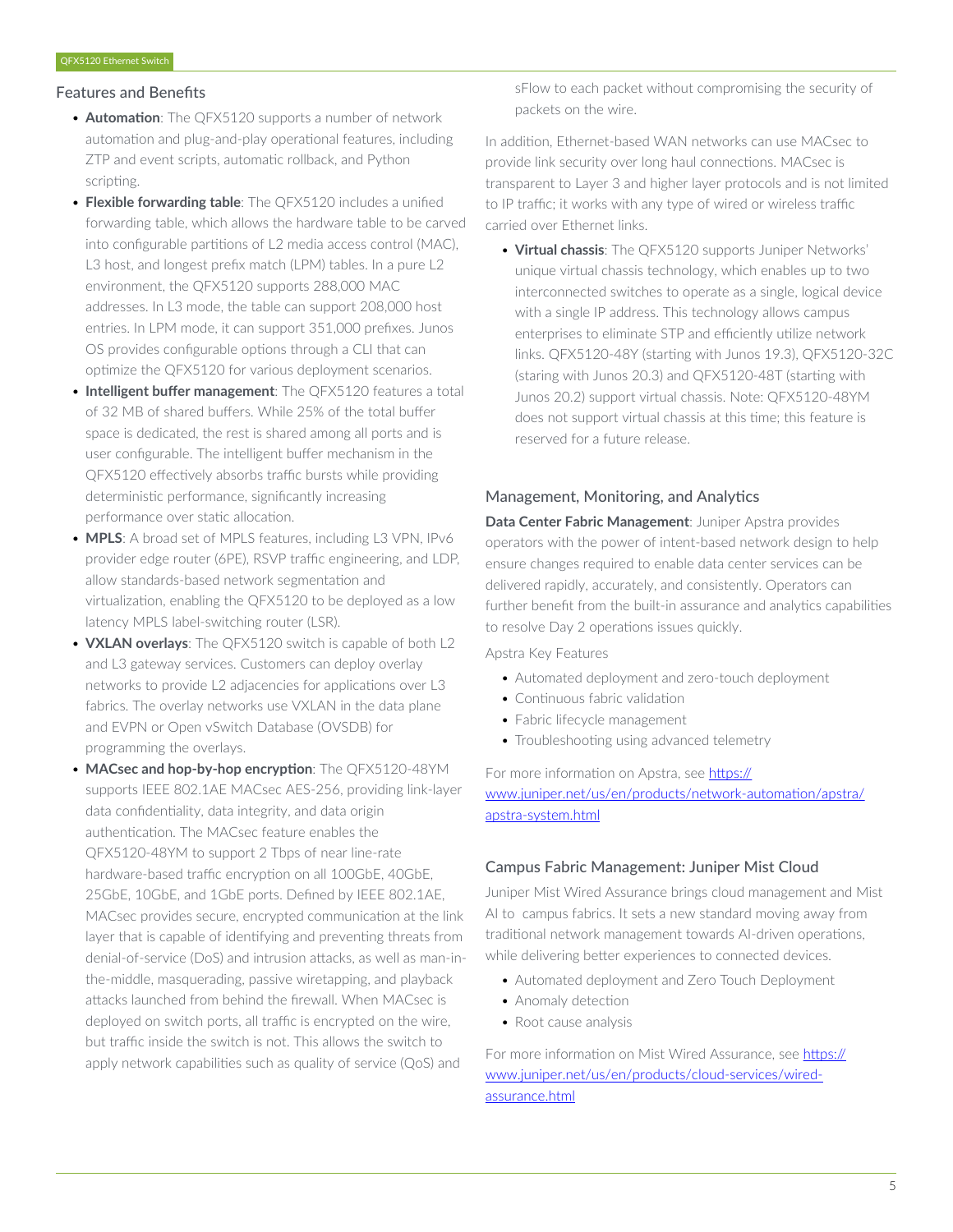# Paragon Insights (formerly HealthBot)

Combining the power of telemetry, programmability, advanced algorithms, and machine learning, Juniper® Paragon Insights (formerly HealthBot) delivers the following features and benefits for enhanced monitoring and analytics:

- Key performance indicator collection and visualization
- Anomaly detection
- Root cause analysis
- Automated remediation
- Multivendor support
- Customizable playbooks
- JTI telemetry

For more information on Paragon Insights, see [https://](https://www.juniper.net/content/dam/www/assets/datasheets/us/en/network-automation/paragon-insights.pdf) [www.juniper.net/content/dam/www/assets/datasheets/us/en/](https://www.juniper.net/content/dam/www/assets/datasheets/us/en/network-automation/paragon-insights.pdf) [network-automation/paragon-insights.pdf.](https://www.juniper.net/content/dam/www/assets/datasheets/us/en/network-automation/paragon-insights.pdf)

# Junos Telemetry Interface

The QFX5120 switch supports Junos telemetry interface (JTI), a modern telemetry streaming tool designed for performance monitoring in complex, dynamic data centers. Streaming data to a performance management system enables network administrators to measure trends in link and node utilization and troubleshoot such issues as network congestion in real time. JTI delivers the following features:

- Application visibility and performance management by provisioning sensors to collect and stream data and analyze application and workload flow paths through the network
- Capacity planning and optimization by proactively detecting hotspots and monitoring latency and microbursts
- Troubleshooting and root cause analysis via high-frequency monitoring and correlation of overlay and underlay networks



# QFX5120 Switch Specifications

#### Hardware

# Switching Capacity

- QFX5120-48Y: 4 Tbps (bidirectional)/2 Bpps
- QFX5120-48YM: 4 Tbps (bidirectional)/2 Bpps
- QFX5120-48T: 2.16 Tbps (bidirectional)/1 Bpps
- QFX5120-32C: 6.4 Tbps (bidirectional)/2 Bpps
- Switching mode (all models): Cut-through and store-andforward

# Weight

- QFX5120-48Y: 23.7 lb (10.75 kg)
- QFX5120-48YM: 24.8 lb (11.25 kg)
- QFX5120-48T: 24.25 lb (11 kg)
- QFX5120-32C: 21.12 lb (9.58 kg)

# Dimensions (H x W x D)

- QFX5120-48Y: 1.72 x 17.36 x 20.48 in. (4.37 x 44.09 x 52.02 cm)
- QFX5120-48YM: 1.72 x 17.36 x 20.48 in. (4.37 x 44.09 x 52.02 cm)
- QFX5120-48T: 1.72 x 17.36 x 20.48 in. (4.37 x 44.09 x 52.02 cm)
- QFX5120-32C: 1.7 x 17.26 x 20.27 in. (4.32 x 43.84 x 51.5 cm)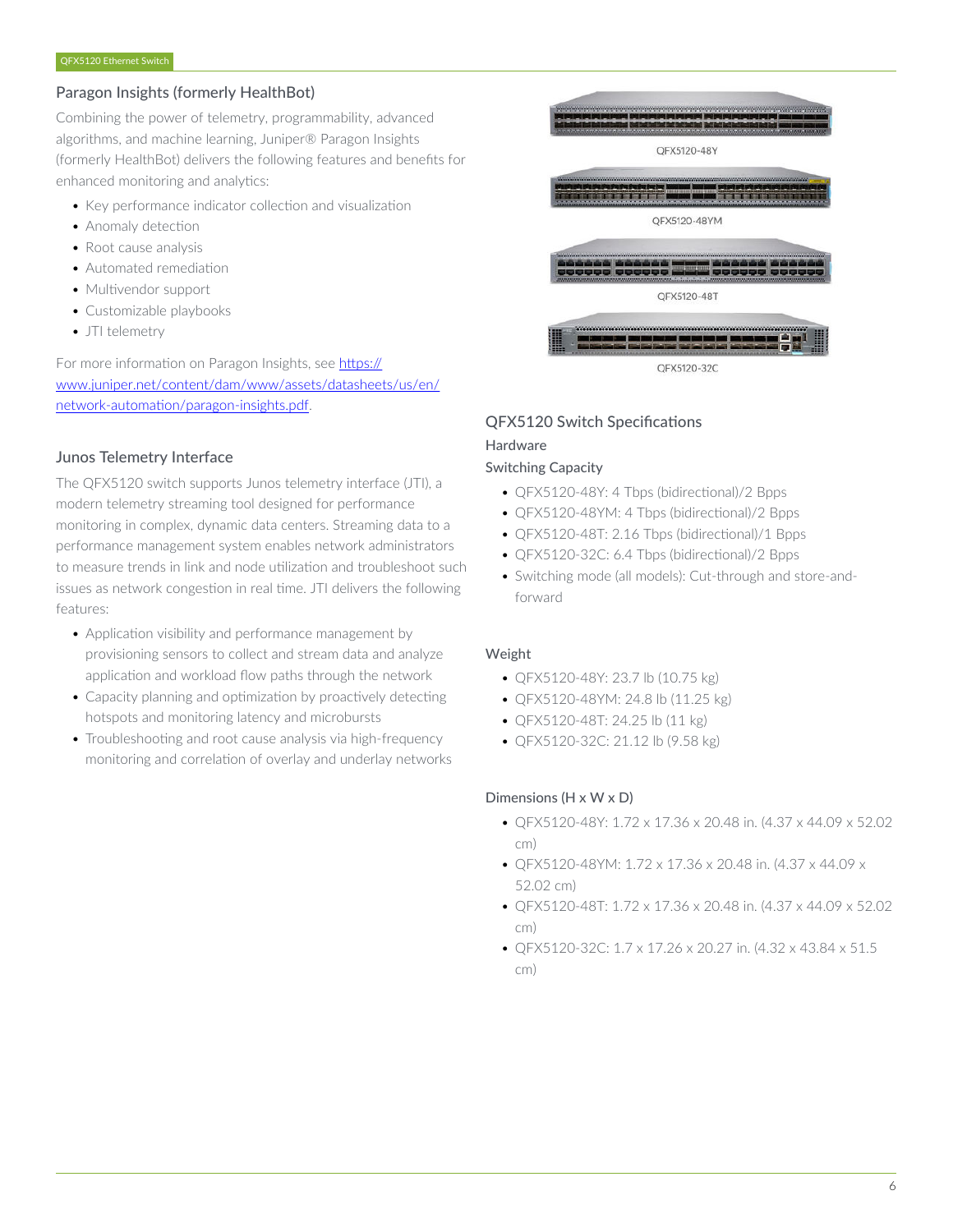#### Power Consumption

- QFX5120-48Y
	- Max load: 450 W
	- Typical load: 260 W
- QFX5120-48YM
	- Max load: 650 W
	- Typical load: 550 W
- QFX5120-48T
	- Max load: 450 W
	- Typical load: 300 W
- QFX5120-32C
	- Max load: 515 W
	- Typical load: 380 W

# Airflow

- Front-to-back (airflow out) for hot aisle deployment
- Back-to-front (airflow in) for cold aisle deployment

# Interface Options

- QFX5120-48Y
	- 2 management ports: 2 x RJ-45 ports
	- 1GbE SFP: 48 (24 copper 1GbE)
	- 10GbE SFP+: 48/80(with breakout cable)
	- 25GbE SFP: 48/80 (with breakout cable)
	- 40GbE QSFP+: 8 (each QSFP+ port can be configured as a 4 x 10GbE interface or as a 40 Gbps port)
	- 100GbE QSFP28: 8 (each QSFP28 port can be configured as a 4 x 25GbE interface or as a 100 Gbps port)
	- SFP GbE optical and copper module
	- SFP+ 10GbE optical modules
	- SFP+ direct attach copper (DAC) cables: 1/3/5 m twinax copper and 1/3/5/7 m active twinax copper
	- SFP28 DAC cables: 1/3 m twinax copper
	- SFP28 optics: Short reach (SR), long reach (LR)
	- QSFP+ to SFP+: 10GbE direct attach breakout copper (1/3 m twinax copper cable)
- QFX5120-48YM
	- 2 management ports: 2 x RJ-45 ports
	- 1GbE SFP: 48
	- 10GbE SFP+: 48/56 (total of 56 ports with breakout cable on port 50 and 52)
	- 25GbE SFP: 48/56 (total of 56 ports with breakout cable on port 50 and 52)
	- 40GbE QSFP+: 8 (QSFP+ port 50 and 52 can be configured as a 4 x 10GbE interface or as a 40 Gbps port)
- 100GbE QSFP28: 8 (QSFP28 port 50 and 52 can be configured as a 4 x 25GbE interface or as a 100 Gbps port)
- SFP GbE optical
- SFP+ 10GbE optical modules
- SFP+ DAC cables: 1/3/5 m twinax copper and 1/3/5/7 m active twinax copper
- SFP28 DAC cables: 1/3 m twinax copper
- SFP28 optics: Short reach (SR), long reach (LR)
- QSFP+ to SFP+: 10GbE direct attach breakout copper (1/3 m twinax copper cable)
- QFX5120-48T
	- 1 management port: 1 x RJ-45 port
	- 1GbE RJ45 (copper): 48 (each port is dual speed supporting 1GbE/10GbE)
	- 40GbE QSFP+: 6 (ports 50 and 51 can be configured as a 4 x 10GbE interface or as 40 Gbps interfaces)
	- 100GbE QSFP28: 6 (ports 50 and 51 can be configured as a 4 x 25GbE interface or as 100 Gbps interfaces)
- QFX5120-32C
	- 1 RJ-45 in-band management port
	- 10GbE SFP+: 2 native ports plus 124 (with 4 x 10GbE breakout cable)
	- 25GbE SFP: 124 (with breakout cable)
	- 40GbE QSFP+: 32 (ports 0-31 can be configured as a 4 x 10GbE interface)
	- 100GbE QSFP28: 32 (ports 0-31 can be configured as a 4 x 25GbE interface)
	- SFP+ 10GbE optical modules
	- SFP+ DAC cables: 1/3/5 m twinax copper and 1/3/5/7 m active twinax copper
	- SFP28 DAC cables: 1/3 m twinax copper
	- SFP28 optics: SR, LR
	- QSFP+ to SFP+: 10GbE direct attach breakout copper (1/3 m twinax copper cable)

# Common to All Models

- 1 USB 2.0 port
- 1 RS-232 console port.
- Supported transceiver and direct attach cable
	- QSFP+ DAC cables: 1/3 m twinax copper
	- QSFP+ optics: SR4, LX4, ESR4, ER4, LR4
	- QSFP28 optics: SR4, ER4, PSM4, CWDM4, LR4
- Versatile four post mounting options for 19-in server rack or datacom rack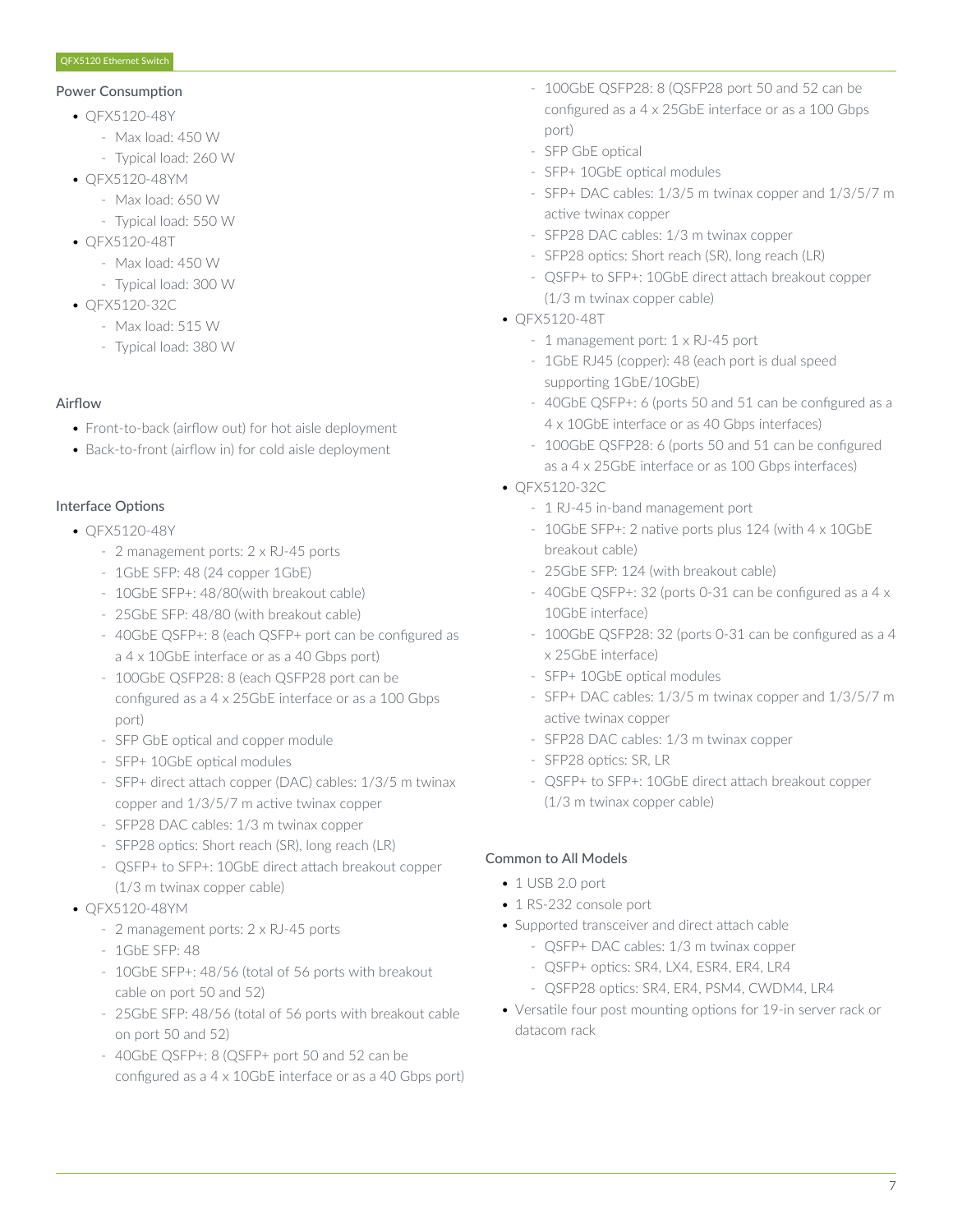#### Airflow

- Redundant (N+1) and hot-pluggable fan modules for front-toback and back-to-front airflow
- Redundant variable-speed fans to reduce power draw

### Power Supply and Fan Modules

- Dual redundant (1+1) and hot-pluggable 650 W AC/DC power supplies
- 100-240 V single phase AC power
- -48 to -60 V DC power supply
- Redundant 4+1 (QFX5120-48Y/YM and QFX5120-48T) or 5+1 (QFX5120-32C) and hot-pluggable fan modules for frontto- back or back-to-front airflow

#### Performance Scale (Unidimensional)

- MAC addresses per system: 288,000
- VLAN IDs: 4093
- Number of link aggregation groups (LAGs):
	- 80 (QFX5120-48Y/YM, QFX5120-32C)
	- 64 (QFX5120-48T)
- Number of ports per LAG: 64
- IPv4 unicast routes: 351,000 prefixes; 208,000 host routes; 64 ECMP paths
- IPv4 multicast routes: 104,000
- IPv6 unicast routes: 168,000 prefixes; 104,000 host routes
- IPv6 multicast routes: 52,000
- Address Resolution Protocol (ARP) entries: 64,000
- Jumbo frame: 9216 bytes
- Spanning Tree Protocol (STP)
- Multiple Spanning Tree Protocol (MSTP) instances: 64
- VLAN Spanning Tree Protocol (VSTP) instances: 509
- Traffic mirroring
	- Mirroring destination ports per switch: 4
	- Maximum number of mirroring sessions: 4
	- Mirroring destination VLANs per switch: 4

#### Software Features Supported

### Layer 2 Features

- STP—IEEE 802.1D (802.1D-2004)
- Rapid Spanning Tree Protocol (RSTP) (IEEE 802.1w); MSTP (IEEE 802.1s)
- Bridge protocol data unit (BPDU) protect
- Loop protect
- Root protect
- RSTP and VSTP running concurrently
- VLAN—IEEE 802.1Q VLAN trunking
- Routed VLAN interface (RVI)
- Port-based VLAN
- Private VLAN (PVLAN)
- VLAN translation
- Static MAC address assignment for interface
- Per VLAN MAC learning (limit)
- MAC learning disable
- Link Aggregation and Link Aggregation Control Protocol (LACP) (IEEE 802.3ad)
- MACsec with AES256 (QFX5120-48YM only)
- Virtual chassis—up to 2 members on QFX5120-48Y, QFX5120-32C and QFX5120-48T

#### Link Aggregation

- MC-LAG
- LAG load sharing algorithm—bridged or routed (unicast or multicast) traffic
- IP: Session Initiation Protocol (SIP), Dynamic Internet Protocol (DIP), TCP/UDP source port, TCP/UDP destination port
- Layer 2 and non-IP: MAC SA, MAC DA, Ethertype, VLAN ID, source port

#### Layer 3 Features (IPv4)

- Static routing
- Routing protocols (RIP, OSPF, IS-IS, BGP)
- Virtual Router Redundancy Protocol (VRRP)
- Virtual router
- Dynamic Host Configuration Protocol (DHCP) relay
- Proxy Address Resolution Protocol (ARP)

#### EVPN-VXLAN Features

- MAC virtual routing and forwarding (MAC-VRF) multiple EVPN instances (EVI) with service-types vlan-based, vlan-aware, vlanbundle
- Symmetric inter-IRB routing with anycast gateway and EVPN type-5 instances
- Proxy IGMPv2—EVPN route types 6/7/8
- ARP/ND proxy/suppression
- ESI-LAG A/A multihoming using Enterprise and SP-style interfaces
- Enhanced Ethernet loop detection
- Filter-based forwarding on IRB.VGA
- EVPN advanced route policing
- VLAN-id overlapping using SP-style interfaces
- VLAN rewrite support in EVPN-VXLAN enterprise-style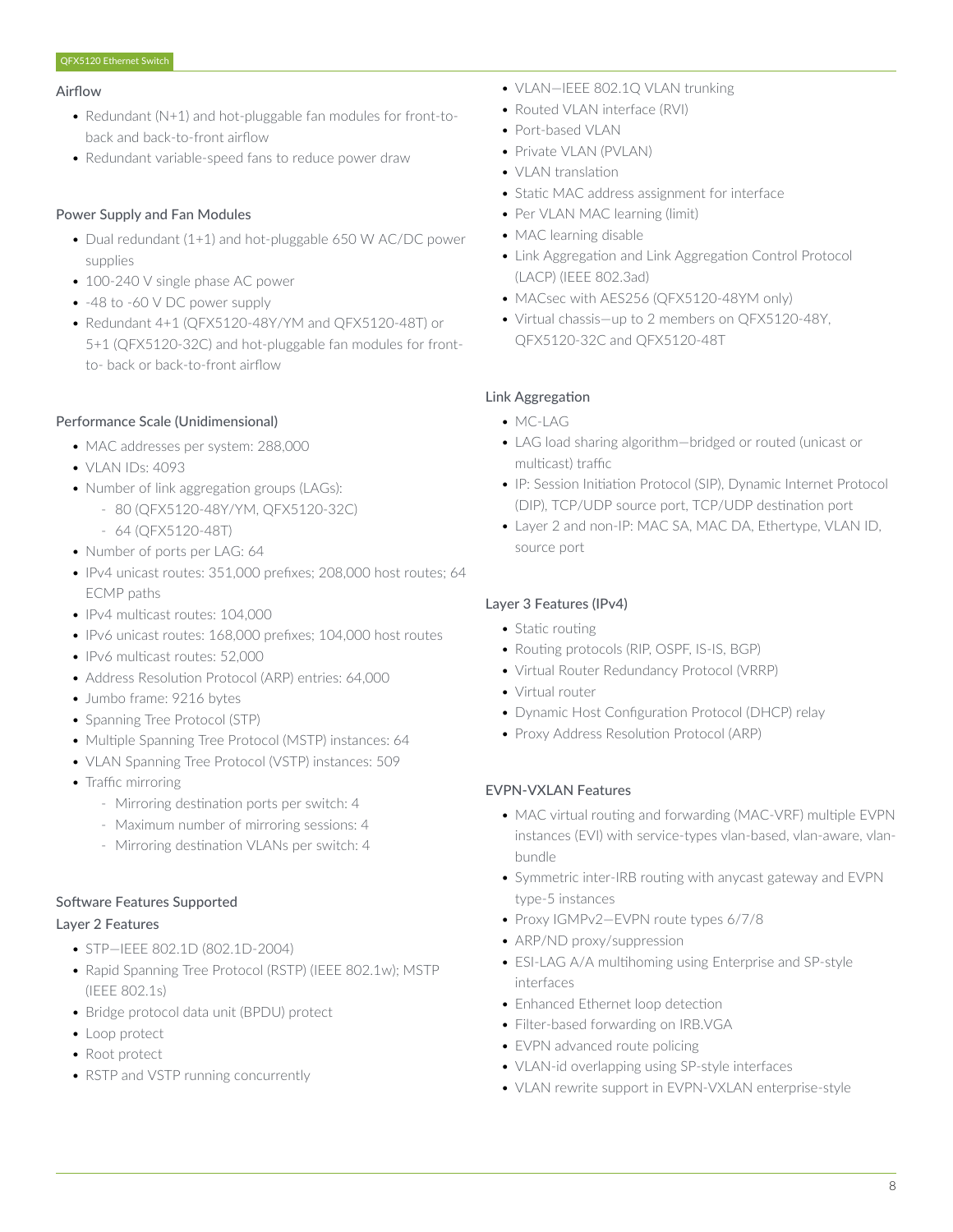- (EP-style) interfaces vlan-id overlap in EP-style interfaces
- OISM draft-ietf-bess-evpn-irb-mcast
- VLAN rewrite support in EVPN-VXLAN enterprise-style
- (EP-style) interfaces vlan-id overlap in EP-style interfaces

# Multicast Features

- Internet Group Management Protocol (IGMP): v1, v2, v3
- IGMP snooping: v1, v2, and v3 (Layer 2 only)
- IGMP filter
- Protocol Independent Multicast-Sparse Mode (PIM-SM), PIM-Source-Specific Multicast (PIM-SSM), PIM-Dense Mode (PIM-DM) in pure IP fabric use case
- Multicast Source Discovery Protocol (MSDP)

#### Security and Filters

- Secure interface login and password
- RADIUS
- TACACS+
- Ingress and egress filters: Allow and deny, port filters, VLAN filters, and routed filters, including management port filters
- Filter actions: Logging, system logging, reject, mirror to an interface, counters, assign forwarding class, permit, drop, police, mark
- $\bullet$  SSH v1, v2
- Static ARP support in pure IP fabric
- Storm control, port error disable, and autorecovery
- Source MAC address filtering on the port
- DHCP snooping in pure IP fabric use case

#### Quality of Service (QoS)

- L2 and L3 QoS: Classification, rewrite, queuing
- Rate limiting:
	- Ingress policing: Single-rate two-color policer, two-rate three-color policer
	- Egress policing: Policer, policer mark down action
	- Egress shaping: Per queue on each port
- 10 hardware queues per port (8 unicast and 2 multicast)
- Strict-priority queue (SPQ), shaped-deficit weighted roundrobin (SDWRR), weighted random early detection (WRED), weighted tail drop
- 802.1p remarking
- Layer 2 classification criteria: Interface, MAC address, Ethertype, 802.1p, VLAN
- Congestion avoidance capabilities: WRED
- Trust IEEE 802.1p (ingress)
- Remarking of bridged packets

• Default inner to outer DiffServ code point (DSCP) copy for EVPN-VXLAN

#### IP Storage

- Priority-based flow control (PFC)—IEEE 802.1Qbb, DCBX
- PFC using DSCP and explicit congestion notification (ECN) for ROCEv2

#### High Availability

- Bidirectional Forwarding Detection (BFD)
- Uplink failure detection

#### MPLS

- Static label-switched paths (LSPs)
- RSVP-based signaling of LSPs
- LDP-based signaling of LSPs
- LDP tunneling (LDP over RSVP)
- MPLS class of service (CoS)
- MPLS LSR support
- IPv6 tunneling (6PE) (via IPv4 MPLS backbone)
- IPv4 L3 VPN (RFC 2547, RFC 4364)

#### Management and Analytics Platforms

- Apstra Intent-based System for Data Center
- Juniper Mist Wired Assurance for Campus
- Junos Space® Network Director for Campus
- Paragon Insights

#### Device Management and Operations

- Role-based CLI management and access
- CLI via console, telnet, or SSH
- Extended ping and traceroute
- Junos OS configuration rescue and rollback
- Image rollback
- $\cdot$  SNMP v1/v2/v3
- Junos XML management protocol
- sFlow v5
- Beacon LED for port and system
- Inband Flow Analyzer (IFA)
- ZTP
- OpenStack Neutron Plug-in
- Python
- Junos OS event, commit, and OP scripts
- $\bullet$  JTI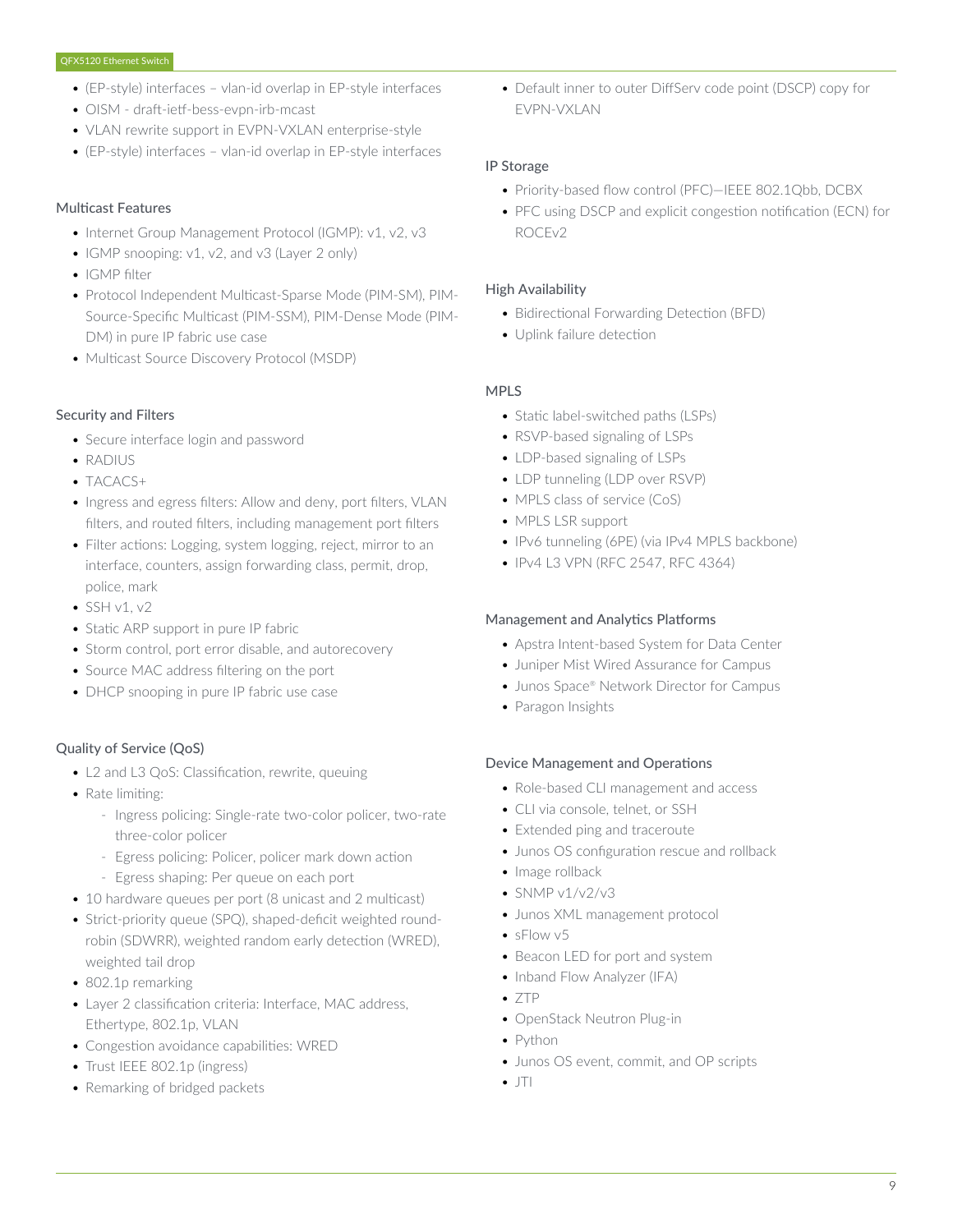#### Traffic Mirroring

- Port-based
- LAG port
- VLAN-based
- Filter-based
- Mirror to local
- Mirror to remote destinations (L2 over VLAN)

#### Standards Compliance

# IEEE Standard

- IEEE 802.1D
- IFFF 802.1w
- IEEE 802.1
- IEEE 802.1Q
- IEEE 802.1p
- IEEE 802.1ad
- IEEE 802.3ad
- IEEE 802.1AB
- IEEE 802.3x
- IEEE 802.1Qbb
- IEEE 802.1Qaz

# T11 Standards

• INCITS T11 FC-BB-5

# Supported RFCs

- RFC 768 UDP
- RFC 783 Trivial File Transfer Protocol (TFTP)
- RFC 791 IP
- RFC 792 ICMP
- RFC 793 TCP
- RFC 826 ARP
- RFC 854 Telnet client and server
- RFC 894 IP over Ethernet
- RFC 903 RARP
- RFC 906 TFTP Bootstrap
- RFC 951 1542 BootP
- RFC 1058 Routing Information Protocol
- RFC 1112 IGMP v1
- RFC 1122 Host requirements
- RFC 1142 OSI IS-IS Intra-domain Routing Protocol
- RFC 1256 IPv4 ICMP Router Discovery Protocol (IRDP)
- RFC 1492 TACACS+
- RFC 1519 Classless Interdomain Routing (CIDR)
- RFC 1587 OSPF not-so-stubby area (NSSA) Option
- RFC 1591 Domain Name System (DNS)
- RFC 1745 BGP4/IDRP for IP—OSPF Interaction
- RFC 1772 Application of the Border Gateway Protocol in the Internet
- RFC 1812 Requirements for IP Version 4 Routers
- RFC 1997 BGP Communities Attribute
- RFC 7348 VXLAN—Virtual extensible Local Area Network
- RFC 8365 NVO—Network Virtualization Overlay Solution Using Ethernet VPN (EVPN-VXLAN)
- OISM EVPN Optimized Inter-Subnet Multicast (OISM) Forwarding - draft-ietf-bess-evpn-irb-mcast
- IGMP and MLD Proxy for EVPN draft-ietf-bess-evpn-igmpmld-proxy
- RFC 2030 SNTP, Simple Network Time Protocol
- RFC 2068 HTTP server
- RFC 2131 BOOTP/DHCP relay agent and Dynamic Host
- RFC 2138 RADIUS Authentication
- RFC 2139 RADIUS Accounting
- RFC 2154 OSPF with Digital Signatures (Password, MD-5)
- RFC 2236 IGMP v2
- RFC 2267 Network ingress filtering
- RFC 2328 OSPF v2 (edge mode)
- RFC 2338 VRRP
- RFC 2362 PIM-SM (edge mode)
- RFC 2370 OSPF Opaque LSA Option
- RFC 2385 Protection of BGP Sessions via the TCP MD5 Signature Option
- RFC 2439 BGP Route Flap Damping
- RFC 2453 RIP v2
- RFC 2474 Definition of the Differentiated Services Field (DS Field) in the IPv4 and IPv6 Headers
- RFC 2597 Assured Forwarding PHB (per-hop behavior) Group
- RFC 2598 An Expedited Forwarding PHB
- RFC 2697 A Single Rate Three Color Marker
- RFC 2698 A Two Rate Three Color Marker
- RFC 2796 BGP Route Reflection—An Alternative to Full Mesh IBGP
- RFC 2918 Route Refresh Capability for BGP-4
- RFC 3065 Autonomous System Confederations for BGP
- RFC 3376 IGMP v3 (source-specific multicast include mode only)
- RFC 3392 Capabilities Advertisement with BGP-4
- RFC 3446 Anycast RP
- RFC 3569 SSM
- RFC 3618 MSDP
- RFC 3623 Graceful OSPF Restart
- RFC 4271 Border Gateway Protocol 4 (BGP-4)
- RFC 4360 BGP Extended Communities Attribute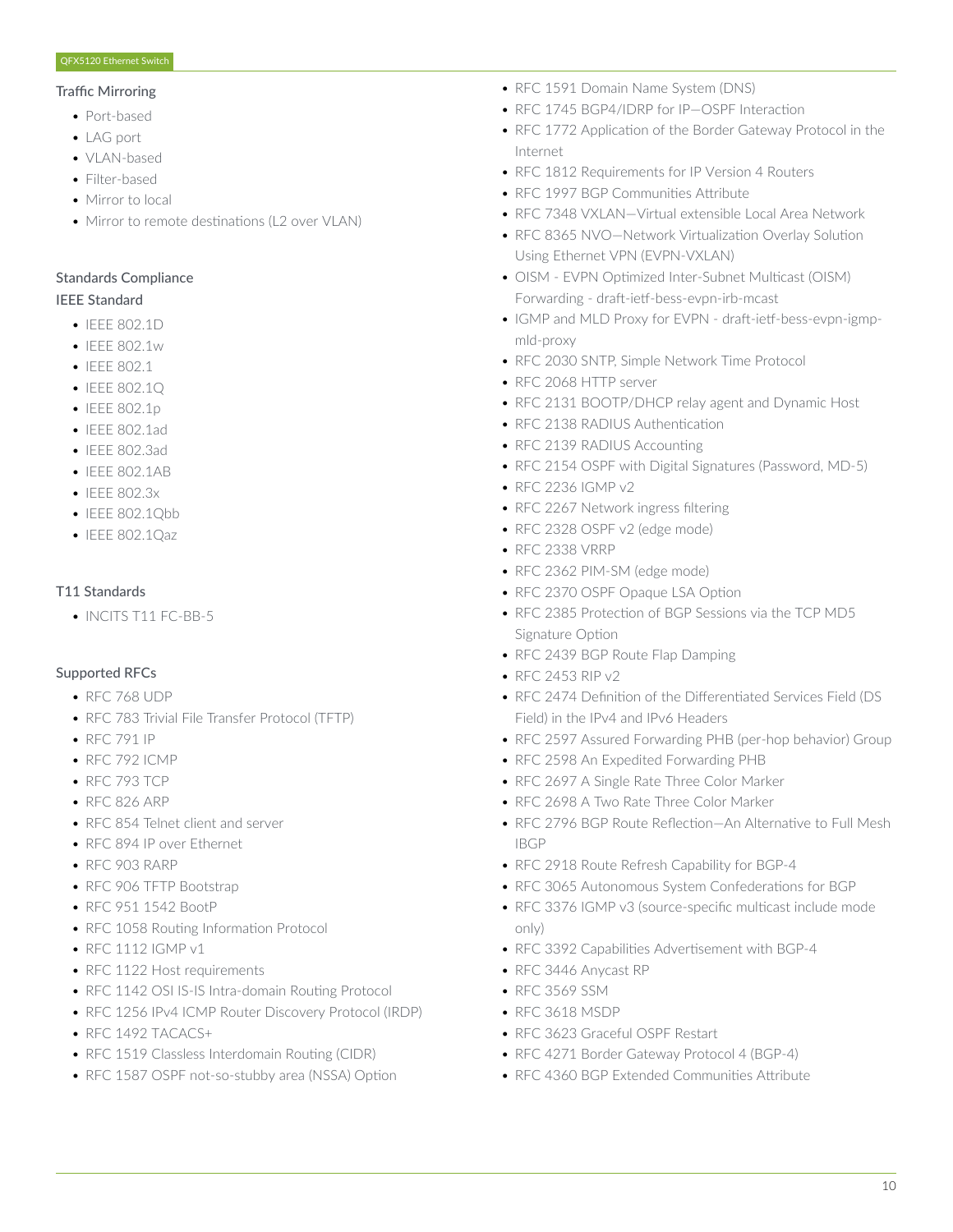- RFC 4456 BGP Route Reflection: An Alternative to Full Mesh Internal BGP (IBGP)
- RFC 4486 Subcodes for BGP Cease Notification Message
- RFC 4724 Graceful Restart Mechanism for BGP
- RFC 5549 Advertising IPv4 Network Layer Reachability Information with an IPv6 Next Hop
- RFC 4812 OSPF Restart Signaling
- RFC 4893 BGP Support for Four-octet AS Number Space
- RFC 5176 Dynamic Authorization Extensions to RADIUS
- RFC 5396 Textual Representation of Autonomous System (AS) Numbers
- RFC 5668 4-Octet AS Specific BGP Extended Community
- RFC 5880 Bidirectional Forwarding Detection (BFD) Dynamic Host Configuration Protocol (DHCP) server

# Supported MIBs

- RFC 1155 SMI
- RFC 1157 SNMPv1
- RFC 1212, RFC 1213, RFC 1215 MIB-II, Ethernet-Like MIB and TRAPs
- RFC 1850 OSPFv2 MIB
- RFC 1901 Introduction to Community-based SNMPv2
- RFC 2011 SNMPv2 for Internet Protocol using SMIv2
- RFC 2012 SNMPv2 for the Transmission Control Protocol using SMIv2
- RFC 2013 SNMPv2 for the User Datagram Protocol using SMIv2
- RFC 2233 The Interfaces Group MIB using SMIv2
- RFC 2287 System Application Packages MIB
- RFC 2570 Introduction to Version 3 of the Internet-standard Network Management Framework
- RFC 2571 An Architecture for describing SNMP Management Frameworks (read-only access)
- RFC 2572 Message Processing and Dispatching for the SNMP (read-only access)
- RFC 2576 Coexistence between SNMP Version 1, Version 2, and Version 3
- RFC 2578 SNMP Structure of Management Information MIB
- RFC 2579 SNMP Textual Conventions for SMIv2
- RFC 2580 Conformance Statements for SMIv2
- RFC 2665 Ethernet-like Interface MIB
- RFC 2787 VRRP MIB
- RFC 2790 Host Resources MIB
- RFC 2819 RMON MIB
- RFC 2863 Interface Group MIB
- RFC 2932 IPv4 Multicast MIB
- RFC 3410 Introduction and Applicability Statements for Internet Standard Management Framework
- RFC 3411 An Architecture for Describing SNMP Management Frameworks
- RFC 3412 Message Processing and Dispatching for the SNMP
- RFC 3413 Simple Network Management Protocol (SNMP) Applications (all MIBs are supported except the Proxy MIB)
- RFC 3414 User-based Security Model (USM) for version 3 of SNMPv3
- RFC 3415 View-based Access Control Model (VACM) for the SNMP
- RFC 3416 Version 2 of the Protocol Operations for the SNMP
- RFC 3417 Transport Mappings for the SNMP
- RFC 3418 Management Information Base (MIB) for the SNMP
- RFC 3584 Coexistence between Version 1, Version 2, and Version 3 of the Internet-standard Network Management Framework
- RFC 3826 The Advanced Encryption Standard (AES) Cipher Algorithm in the SNMP User-based Security Model
- RFC 4188 Definitions of Managed Objects for Bridges
- RFC 4318 Definitions of Managed Objects for Bridges with Rapid Spanning Tree Protocol
- RFC 4363b Q-Bridge VLAN MIB

# Approvals

# Safety

- CAN/CSA-C22.2 No. 62368-1-14 Information Technology Equipment—Safety
- UL 62368-1 Information Technology Equipment—Safety
- EN 62368-1: 2014 Information Technology Equipment— Safety
- IEC 62368-1: 2014 2nd Edition Information Technology Equipment—Safety (All country deviations): CB Scheme
- IEC 60950-1:2005/A2:2013 Information Technology Equipment—Safety (All country deviations): CB Scheme

# EMC

- EN 300 386 V1.6.1 (2012-09) Electromagnetic compatibility and radio spectrum matters (ERM) Telecommunication network equipment
- EN 300 386 V2.1.1 (2016-07) Telecommunication network equipment; EMC requirements; Harmonized Standard covering the essential requirements of the Directive 2014/30/EU
- EN 55032:2012 (CISPR 32:2012) Electromagnetic compatibility of multimedia equipment—Emission requirements
- EN 55024:2010 (CISPR 24:2010) Information technology equipment—immunity characteristics—limits and methods of measurement
- IEC/EN 61000 Immunity Test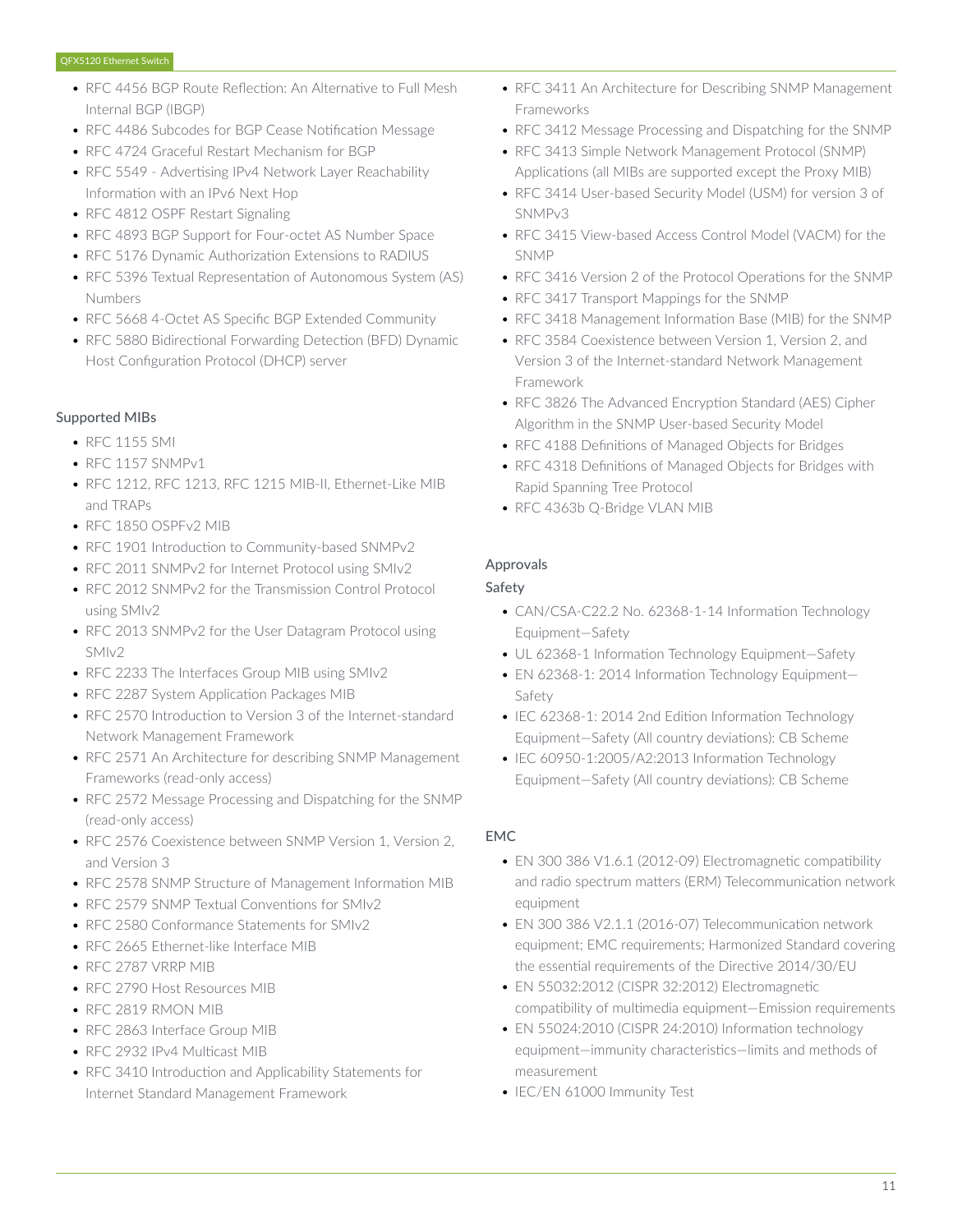- AS/NZS CISPR 32:2015 Australia/New Zealand Radiated and Conducted Emissions
- FCC 47 CFR Part 15 USA Radiated and Conducted Emissions
- ICES-003 Canada Radiated and Conducted Emissions
- VCCI-CISPR 32:2016 Japanese Radiated and Conducted Emissions
- BSMI CNS 13438 Taiwan Radiated and Conducted Emissions (at 10 meters)
- KN32/KN35 Korea Radiated Emission and Immunity Characteristics (at 10 meters)
- KN61000 Korea Immunity Test
- TEC/SD/DD/EMC-221/05/OCT-16 India EMC standard

# Environmental Compliance



Restriction of Hazardous Substances (ROHS) 6/6



80 Plus Silver PSU Efficiency

Recycled material



Waste Electronics and Electrical Equipment (WEEE)

 Registration, Evaluation, Authorisation and Restriction of **REACH** Chemicals (REACH)



China Restriction of Hazardous Substances (ROHS)

# **Telco**

• Common Language Equipment Identifier (CLEI) code

#### Environmental Ranges

- Operating temperature: 32° to 104° F (0° to 40° C)
- Storage temperature: -40° to 158° F (-40° to 70° C)
- Operating altitude: Up to 6000 ft (1829 m)
- Relative humidity operating: 5% to 90% (noncondensing)
- Relative humidity nonoperating: 0% to 95% (noncondensing)

# Juniper Networks Services and Support

Juniper Networks leads the market in performance-enabling services designed to accelerate, extend, and optimize your deployments. Our services enable you to maximize operational efficiency, reduce costs, and minimize risk while achieving a faster time to value for your network.

By leveraging best practices from across the industry, you get the maximum levels of system performance, designed and delivered by the world's leading professional technology experts.

For more information, please visit [https://www.juniper.net/us/en/](https://www.juniper.net/us/en/products.html) [products.html.](https://www.juniper.net/us/en/products.html)

# Installation and Implementation Service

Juniper Professional Services offers a Data Center Switching QuickStart program to ensure that the solution is operational and that you have a complete understanding of areas such as configuration and ongoing operations. The QuickStart service provides an onsite consultant who works with your team to quickly develop the initial configuration and deployment of a small Juniper Networks data center switching environment. A knowledge transfer session, which is intended as a review of local implementation and configuration options, is also included, but is not intended as a substitute for formalized training.

# Ordering Information

| Product             | Description                                                                              |  |  |  |  |
|---------------------|------------------------------------------------------------------------------------------|--|--|--|--|
| Switch Hardware     |                                                                                          |  |  |  |  |
| OFX5120-48Y-AFI2    | OFX5120-48Y, 48x25GbE+8x100GbE, 1 U, AC airflow in                                       |  |  |  |  |
| QFX5120-48Y-AFO2    | QFX5120-48Y, 48x25GbE+8x100GbE, 1 U, AC airflow out                                      |  |  |  |  |
| QFX5120-48Y-DC-AFI2 | QFX5120-48Y, 48x25GbE+8x100GbE, 1 U, DC airflow in                                       |  |  |  |  |
| OFX5120-48Y-DC-AFO2 | QFX5120-48Y, 48x25GbE+8x100GbE, 1 U, DC airflow out                                      |  |  |  |  |
| QFX5120-48YM-AFI    | 48x25GbE+8x100GbE MACsec AES256 switch, AC, back-to-<br>front air flow                   |  |  |  |  |
| QFX5120-48YM-AFO    | 48x25GbE+8x100GbE MACsec AES256 switch, AC, front-to-<br>back air flow                   |  |  |  |  |
| QFX5120-48YM-DC-AI  | 48x25GbE+8x100GbE MACsec AES256 switch. DC. back-to-<br>front air flow, DC power         |  |  |  |  |
| QFX5120-48YM-DC-AO  | 48x25GbE+8x100GbE MACsec AES256 switch, AC, front-to-<br>back air flow, DC power         |  |  |  |  |
| QFX5120-48T-AFI     | QFX5120-48T, 48x10GbE+6x100GbE, 1 U, AC airflow in                                       |  |  |  |  |
| OFX5120-48T-AFO     | QFX5120-48T, 48x10GbE+6x100GbE, 1 U, AC airflow out                                      |  |  |  |  |
| QFX5120-48T-DC-AFI  | QFX5120-48T, 48x25GbE+6x100GbE, 1 U, DC airflow in                                       |  |  |  |  |
| QFX5120-48T-DC-AFO  | QFX5120-48T, 48x25GbE+6x100GbE, 1 U, DC airflow out                                      |  |  |  |  |
| QFX5120-32C-AFI     | QFX5120-32C, 32x100GbE, 1 U, AC airflow in                                               |  |  |  |  |
| QFX5120-32C-AFO     | QFX5120-32C, 32x100GbE, 1 U, AC airflow out                                              |  |  |  |  |
| QFX5120-32C-DC-AFI  | QFX5120-32C, 32x100GbE, 1 U, DC airflow in                                               |  |  |  |  |
| QFX5120-32C-DC-AFO  | QFX5120-32C, 32x100GbE, 1 U, DC airflow out                                              |  |  |  |  |
| QFX520048Y-APSU-AO  | AC Power supply unit, front-to-back airflow for AFX5120-32C-<br>AFO                      |  |  |  |  |
| QFX520048Y-APSU-AI  | AC Power supply unit, back-to-front airflow for AFX5120-32C-<br>AFI                      |  |  |  |  |
| QFX520048Y-DPSU-AO  | DC Power supply unit, front-to-back airflow for AFX5120-32C-<br>DC-AFO                   |  |  |  |  |
| QFX520048Y-DPSU-AI  | DC Power supply unit, back-to-front airflow for AFX5120-32C-<br>DC-AFI                   |  |  |  |  |
| JPSU-650W-AC-AFO    | AC Power supply unit, front-to-back airflow for AFX5120-48T-<br>AFO and QFX5120-48Y-AFO2 |  |  |  |  |
| JPSU-650W-AC-AFI    | AC Power supply unit, back-to-front airflow for AFX5120-48T-<br>AFI and QFX5120-48Y-AFI2 |  |  |  |  |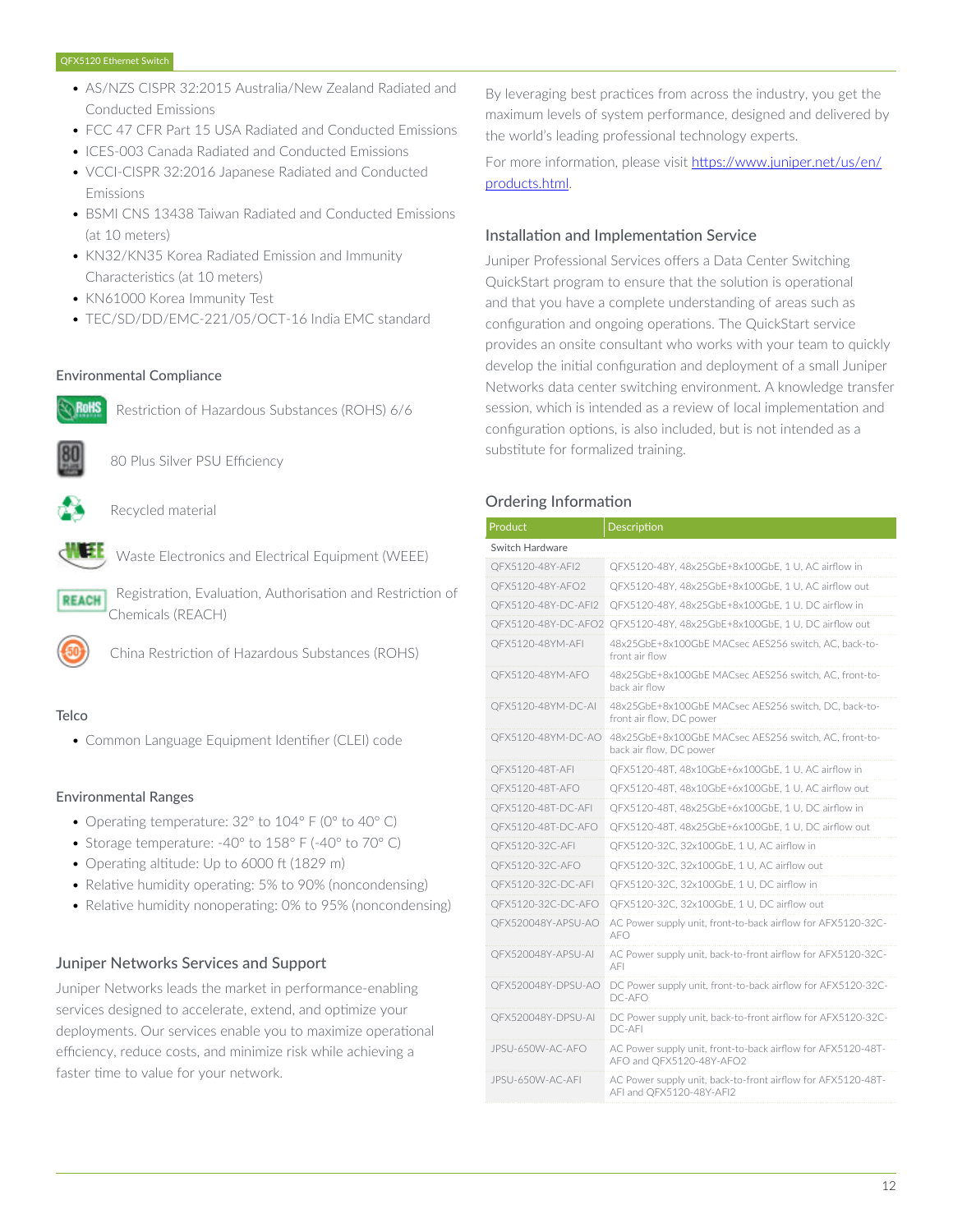#### QFX5120 Ethernet Switch

| Product,         | Description                            |
|------------------|----------------------------------------|
| JPSU-650W-DC-AFO | DC Power supply ur<br>DC-AFO and QFX51 |
| JPSU-650W-DC-AFI | DC Power supply ur                     |

| JPSU-650W-DC-AFO                       | DC Power supply unit, front-to-back airflow for AFX5120-48T-<br>DC-AFO and QFX5120-48Y-DC-AFO2                                                                  |  |  |
|----------------------------------------|-----------------------------------------------------------------------------------------------------------------------------------------------------------------|--|--|
| JPSU-650W-DC-AFI                       | DC Power supply unit, back-to-front airflow for AFX5120-48T-<br>DC-AFI and OFX5120-48Y-DC-AFI2                                                                  |  |  |
| JPSU-850W-AC-AFO                       | AC Power supply unit, front-to-back airflow for AFX5120-48YM-<br>AFO                                                                                            |  |  |
| JPSU-850W-AC-AFI                       | AC Power supply unit, back-to-front airflow for AFX5120-48YM-<br>AFI                                                                                            |  |  |
| JPSU-850W-DC-AFO                       | DC Power supply unit, front-to-back airflow for<br>AFX5120-48YM-DC-AO                                                                                           |  |  |
| JPSU-850W-DC-AFI                       | DC Power supply unit, back-to-front airflow for<br>AFX5120-48YM-DC-AI                                                                                           |  |  |
| QFX520048Y-FAN-AO                      | front-to-back airflow fan model for QFX5120-32C-AFO and<br>QFX5120-32C-DC-AFO                                                                                   |  |  |
| QFX520048Y-FAN-AI                      | back-to-front airflow fan model for QFX5120-32C-AFI and<br>QFX5120-32C-DC-AFI                                                                                   |  |  |
| QFX5110-FANAFO                         | Front-to-back airflow fan model for QFX5120-48T-AFO,<br>AFX5120-48T-DC-AFO, QFX5120-48Y-AFO2, QFX5120-48Y-<br>DC-AFO2, QFX5120-48YM-AFO and QFX5120-48YM-DC-AO  |  |  |
| QFX5110-FANAFI                         | Back-to-front airflow fan model for QFX5120-48T-AFI,<br>QFX5120-48T-DC-AFI, QFX5120-48Y-AFI2, QFX5120-48Y-<br>DC-AFI2, QFX5120-48YM-AFI, and QFX5120-48YM-DC-AI |  |  |
| QFX512032C-RMK                         | 4 post rack mount kit for QFX5120-32C models                                                                                                                    |  |  |
| EX-4PST-RMK                            | 4 post rack mount kit for QFX5120-48T, QFX5120-48Y, and<br>OFX5120-48YM models                                                                                  |  |  |
| <b>MACsec Encryption</b>               |                                                                                                                                                                 |  |  |
| S-OFX5KC1-MACSEC-1                     | Class C1 QFX5000, MACsec AES 256 Encryption Sub Software,<br>Term: 1 Yr                                                                                         |  |  |
| S-QFX5KC1-MACSEC-3                     | Class C1 QFX5000, MACsec AES 256 Encryption Sub Software,<br>Term: 3 Yrs                                                                                        |  |  |
| S-QFX5KC1-MACSEC-5                     | Class C1 QFX5000, MACsec AES 256 Encryption Sub Software,<br>Term: 5 Yrs                                                                                        |  |  |
|                                        |                                                                                                                                                                 |  |  |
| S-QFX5KC1-MACSEC-P                     | Class C1 QFX5000, MACsec AES 256 Encryption Software,<br>Perpetual                                                                                              |  |  |
| <b>Flex Software</b>                   |                                                                                                                                                                 |  |  |
| S-QFX5K-C1-A1-3                        | Flex Sub Software, Class 1 QFX5000 line, Adv 1, Term: 3 Yrs                                                                                                     |  |  |
| S-QFX5K-C1-A1-5                        | Flex Sub Software, Class 1 QFX5000 line, Adv 1, Term: 5 Yrs                                                                                                     |  |  |
| S-QFX5K-C1-A1-P                        | Flex Software, Class 1 QFX5000 line, Adv 1, Perpetual                                                                                                           |  |  |
| S-QFX5K-C1-A2-3                        | Flex Sub Software, Class 1 QFX5000 line, Adv 2, Term: 3 Yrs                                                                                                     |  |  |
| S-QFX5K-C1-A2-5                        | Flex Sub Software, Class 1 QFX5000 line, Adv 2, Term: 5 Yrs                                                                                                     |  |  |
| S-QFX5K-C1-A2-P                        | Flex Software, Class 1 QFX5000 line, Adv 2, Perpetual                                                                                                           |  |  |
| S-QFX5K-C1-P1-3                        | Flex Sub Software, Class 1 QFX5000 line, Prem 1, Term: 3 Yrs                                                                                                    |  |  |
| S-QFX5K-C1-P1-5                        | Flex Sub Software, Class 1 QFX5000 line, Prem 1, Term: 5 Yrs                                                                                                    |  |  |
| S-QFX5K-C1-P1-P                        | Flex Software, Class 1 QFX5000 line, Prem 1, Perpetual                                                                                                          |  |  |
| S-QFX5K-C2-A1-3                        | Flex Sub Software, Class 2 QFX5000 line, Adv 1, Term: 3 Yrs                                                                                                     |  |  |
| S-QFX5K-C2-A1-5                        | Flex Sub Software, Class 2 QFX5000 line, Adv 1, Term: 5 Yrs                                                                                                     |  |  |
| S-QFX5K-C2-A1-P                        | Flex Software, Class 2 QFX5000 line, Adv 1, Perpetual                                                                                                           |  |  |
| S-QFX5K-C2-A2-3                        | Flex Sub Software, Class 2 QFX5000 line, Adv 2, Term: 3 Yrs                                                                                                     |  |  |
| S-QFX5K-C2-A2-5                        | Flex Sub Software, Class 2 QFX5000 line, Adv 2, Term: 5 Yrs                                                                                                     |  |  |
| S-QFX5K-C2-A2-P                        |                                                                                                                                                                 |  |  |
|                                        | Flex Software, Class 2 QFX5000 line, Adv 2, Perpetual                                                                                                           |  |  |
| S-QFX5K-C2-P1-3                        | Flex Sub Software, Class 2 QFX5000 line, Prem 1, Term: 3 Yrs                                                                                                    |  |  |
| S-QFX5K-C2-P1-5<br>S-QFX5K-C1-P1-P     | Flex Sub Software, Class 2 QFX5000 line, Prem 1, Term: 5 Yrs<br>Flex Software, Class 2 QFX5000 line, Prem 1, Perpetual                                          |  |  |
| Services                               |                                                                                                                                                                 |  |  |
|                                        |                                                                                                                                                                 |  |  |
| SVC-COR-QFX51-48M                      | Juniper Care Core Support for QFX5120-48YM Switches                                                                                                             |  |  |
| SVC-ND-QFX51-48M<br>SVC-COR-QFX5KC1-MS | Juniper Care Next Day Support for QFX5120-48YM<br>Juniper Care Core Support for S-QFX5KC1-MACSEC-P                                                              |  |  |

| Product                        | Description                                                                                                                        |  |  |  |
|--------------------------------|------------------------------------------------------------------------------------------------------------------------------------|--|--|--|
| <b>Optics and Transceivers</b> |                                                                                                                                    |  |  |  |
| JNP-SFP-25G-SR                 | SFP28 25GBASE-SR Optics for up to 100 m transmission over<br>serial multimode fiber-optic (MMF) OM4 fiber (QFX5120-48Y)            |  |  |  |
| JNP-SFP-25G-LR                 | SFP28 25GBASE-SR Optics for up to 10 km transmission over<br>serial single-mode fiber-optic (SMF) (QFX5120-48Y)                    |  |  |  |
| JNP-SFP-25G-DAC-1M             | 25GbE SFP to SFP copper cable, 1 m (QFX5120-48Y)                                                                                   |  |  |  |
| JNP-SFP-25G-DAC-3M             | 25GbE SFP to SFP copper cable, 3 m (QFX5120-48Y)                                                                                   |  |  |  |
| JNP-40G-AOC-5M                 | 40GbE active cable, 5 m (QFX5120-32C)                                                                                              |  |  |  |
| JNP-40G-AOC-10M                | 40GbE active cable, 10 m (QFX5120-48T and QFX5120-32C)                                                                             |  |  |  |
| JNP-QSFP-100G-SR4              | QSFP28 100GbE, SR4, 100 m (all models)                                                                                             |  |  |  |
| JNP-QSFP-100G-PSM4             | QSFP28 100GBASE-PSM4 optics for up to 500 m transmission<br>over parallel SMF (all models)                                         |  |  |  |
| JNP-QSFP-100G-CWDM             | QSFP28 100GbE, CWDM4, 2 km (all models)                                                                                            |  |  |  |
| JNP-QSFP-100G-LR4              | QSFP28 100GbE, LR4, 10 km (all models)                                                                                             |  |  |  |
| JNP-100G-DAC-1M                | QSFP28 to QSFP28 Ethernet Direct Attach Copper (twinax<br>copper cable), 1 m (all models)                                          |  |  |  |
| JNP-100G-DAC-3M                | QSFP28 to QSFP28 Ethernet Direct Attach Copper (twinax<br>copper cable), 3 m (all models)                                          |  |  |  |
| JNP-100G-4X25G-1M              | QSFP28 to SFP+ 25GbE Direct Attach Breakout Copper (twinax<br>copper cable), 1 m (all models)                                      |  |  |  |
| JNP-100G-4X25G-3M              | QSFP28 to SFP+ 25GbE Direct Attach Breakout Copper (twinax<br>copper cable), 3 m (all models)                                      |  |  |  |
| Software Feature Licenses      |                                                                                                                                    |  |  |  |
| S-QFX5K-C1-A1-3                | QFX5120 Advanced 1 (OSPF/BGP/ISIS/MC-LAG), three-year<br>term license with support (QFX5120-48Y, QFX5120-48T)                      |  |  |  |
| S-QFX5K-C1-A2-3                | QFX5120 Advanced 2 (Multicast, EVPN-VXLAN, Virtual Chassis),<br>three-year term license with support (QFX5120-48Y,<br>QFX5120-48T) |  |  |  |
| S-QFX5K-C1-P1-3                | QFX5120 Premium 1 (RSVP, LDP, L3VPN), three-year term<br>license with support (QFX5120-48Y, QFX5120-48T)                           |  |  |  |
| S-QFX5K-C1-A1-5                | QFX5120 Advanced 1 (OSPF/BGP/ISIS/MC-LAG), five-year term<br>license with support (QFX5120-48Y, QFX5120-48T)                       |  |  |  |
| S-QFX5K-C1-A2-5                | QFX5120 Advanced 2 (Multicast, EVPN-VXLAN, Virtual Chassis),<br>five-year term license with support (QFX5120-48Y,<br>QFX5120-48T)  |  |  |  |
| S-QFX5K-C1-P1-5                | QFX5120 Premium 1 (RSVP, LDP, L3VPN), five-year term license<br>with support (QFX5120-48Y, QFX5120-48T)                            |  |  |  |
| S-QFX5K-C1-A1-P                | QFX5120 Advanced 1 (OSPF/BGP/ISIS/MC-LAG), perpetual<br>license without support (QFX5120-48Y, QFX5120-48T)                         |  |  |  |
| S-QFX5K-C1-A2-P                | QFX5120 Advanced 2 (Multicast, EVPN-VXLAN), perpetual<br>license without support (QFX5120-48Y, QFX5120-48T)                        |  |  |  |
| S-QFX5K-C1-P1-P                | QFX5120 Premium 1 (RSVP, LDP, L3VPN), perpetual license<br>without support (QFX5120-48Y, QFX5120-48T)                              |  |  |  |
| S-QFX5K-C2-A1-3                | QFX5120 Advanced 1 (OSPF/BGP/ISIS/MC-LAG), three-year<br>term license with support (QFX5120-32C)                                   |  |  |  |
| S-QFX5K-C2-A2-3                | QFX5120 Advanced 2 (Multicast, EVPN-VXLAN, Virtual Chassis),<br>three-year term license with support (QFX5120-32C)                 |  |  |  |
| S-QFX5K-C2-P1-3                | QFX5120 Premium 1 (RSVP, LDP, L3VPN), three-year term<br>license with support (QFX5120-32C)                                        |  |  |  |
| S-QFX5K-C2-A1-5                | QFX5120 Advanced 1 (OSPF/BGP/ISIS/MC-LAG), five-year term<br>license with support (QFX5120-32C)                                    |  |  |  |
| S-QFX5K-C2-A2-5                | QFX5120 Advanced 2 (Multicast, EVPN-VXLAN, Virtual Chassis),<br>five-year term license with support (QFX5120-32C)                  |  |  |  |
| S-QFX5K-C2-P1-5                | QFX5120 Premium 1 (RSVP, LDP, L3VPN), five-year term license<br>with support (QFX5120-32C)                                         |  |  |  |
| S-QFX5K-C2-A1-P                | QFX5120 Advanced 1 (OSPF/BGP/ISIS/MC-LAG), perpetual<br>license without support (QFX5120-32C)                                      |  |  |  |
| S-QFX5K-C2-A2-P                | QFX5120 Advanced 2 (Multicast, EVPN-VXLAN), perpetual<br>license without support (QFX5120-32C)                                     |  |  |  |
| S-QFX5K-C2-P1-P                | QFX5120 Premium 1 (RSVP, LDP, L3VPN), perpetual license<br>without support (QFX5120-32C)                                           |  |  |  |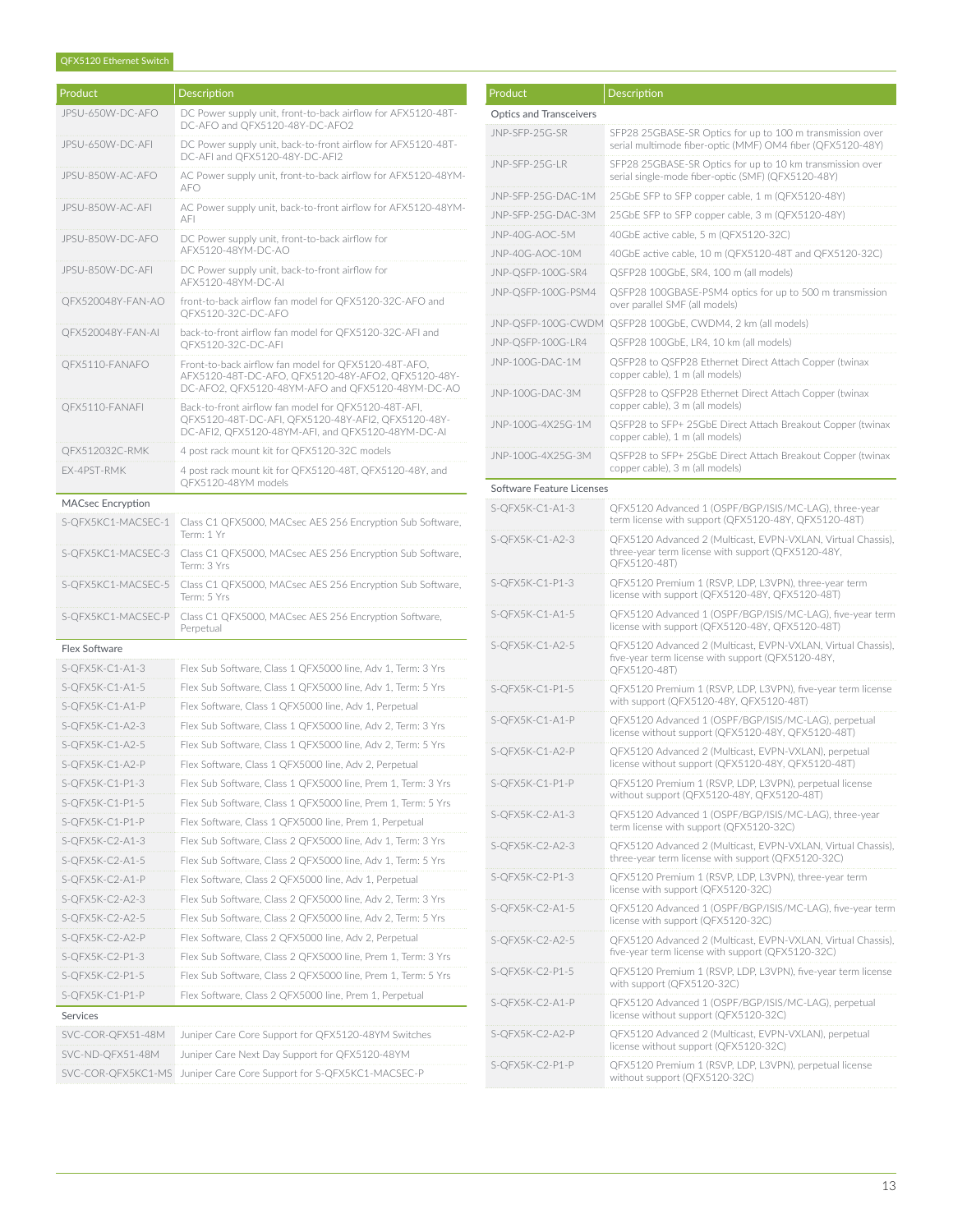#### QFX5120 Ethernet Switch

| Product                             | Description                                                               |  |  |
|-------------------------------------|---------------------------------------------------------------------------|--|--|
| Inband Flow Analyzer (IFA) Licenses |                                                                           |  |  |
| S-QFX5K-C1-IFA-1                    | SW, QFX5K, Class 1, IFA License SKU, with SVC Customer<br>Support, 1 YEAR |  |  |
| S-OFX5K-C2-IFA-1                    | SW, QFX5K, Class 2, IFA License SKU, with SVC Customer<br>Support, 1 YEAR |  |  |

Note: The IFA license is needed only on the IFA terminating node. For definition of IFA terminating node and models supported, please refer to IFA documentation.

#### Table 1. QFX5120-48YM Optics Support.

| 1GbE               | 10GbE               | 25GbE              | 40GbE              | 100GbE             |
|--------------------|---------------------|--------------------|--------------------|--------------------|
| EX-SFP-1GE-LX      | EX-SFP-10GE-DAC-1M  | JNP-25G-AOC-10M    | JNP-40G-AOC-10M    | JNP-100G-DAC-1M    |
| EX-SFP-1GE-SX      | EX-SFP-10GE-DAC-3M  | JNP-25G-AOC-20M    | JNP-40G-AOC-15M    | JNP-100G-DAC-3M    |
| EX-SFP-1GE-SX-ET   | EX-SFP-10GE-DAC-5M  | JNP-25G-AOC-30M    | JNP-40G-AOC-1M     | JNP-QSFP-100G-BXSR |
| EX-SFP-GE10KT13R15 | EX-SFP-10GE-LR      | JNP-SFP-25G-DAC-3M | JNP-40G-AOC-20M    | JNP-QSFP-100G-CWDM |
| EX-SFP-GE10KT15R13 | EX-SFP-10GE-LRM     | JNP-SFP-25G-DAC-5M | JNP-40G-AOC-30M    | JNP-QSFP-100G-LR4  |
| EX-SFP-GE40KT13R15 | EX-SFP-10GE-SR      | JNP-SFP-25G-LR     | JNP-40G-AOC-3M     | JNP-QSFP-100G-SR4  |
| EX-SFP-GE40KT15R13 | EX-SFP-10GE-USR     | JNP-SFP-25G-SR     | JNP-40G-AOC-5M     | QSFP-100G-CWDM-C   |
| EX-SFP-GE80KCW1470 | JNP-10G-AOC-10M     | SFP-25G-LR-C       | JNP-40G-AOC-7M     | QSFP-100G-CWDM-T2  |
| EX-SFP-GE80KCW1490 | JNP-10G-AOC-15M     | SFP-25G-SR-C       | JNP-QSFP-40G-LR4   | QSFP-100G-DR       |
| EX-SFP-GE80KCW1510 | JNP-10G-AOC-1M      |                    | JNP-QSFP-AOCBO-10M | QSFP-100G-ER4L     |
| EX-SFP-GE80KCW1530 | JNP-10G-AOC-20M     |                    | JNP-QSFP-AOCBO-1M  | QSFP-100G-FR       |
| EX-SFP-GE80KCW1550 | JNP-10G-AOC-30M     |                    | JNP-QSFP-AOCBO-3M  | QSFP-100G-LR4-C    |
| EX-SFP-GE80KCW1570 | JNP-10G-AOC-3M      |                    | JNP-QSFP-AOCBO-5M  | QSFP-100G-LR4-T2   |
| EX-SFP-GE80KCW1590 | JNP-10G-AOC-5M      |                    | JNP-QSFP-AOCBO-7M  | QSFP-100G-SR4-C    |
| SFP-1G-LX-C        | JNP-10G-AOC-7M      | ×.                 | JNP-QSFPP-40G-BXSR | QSFP-100G-SR4-T2   |
| SFP-1G-SX-C        | JNP-SFP-10G-BX10D   |                    | QFX-QSFP-40G-ESR4  |                    |
|                    | JNP-SFP-10G-BX10U   | $\sim$             | QFX-QSFP-DAC-1M    |                    |
|                    | JNP-SFPP-10GE-T     | $\sim$             | QFX-QSFP-DACBO-1M  | $\sim$             |
|                    | QFX-SFP-10GE-ER     |                    | QFX-QSFP-DACBO-3M  |                    |
|                    | QFX-SFP-10GE-LR     |                    | QSFPP-40G-LR4-C    |                    |
| $\sim$             | QFX-SFP-10GE-SR     | $\sim$             | QSFPP-40GBASE-SR4  |                    |
|                    | QFX-SFP-10GE-USR    |                    |                    |                    |
|                    | QFX-SFP-DAC-10MA    |                    |                    |                    |
|                    | QFX-SFP-DAC-1M      |                    |                    |                    |
|                    | QFX-SFP-DAC-3M      |                    |                    |                    |
|                    | QFX-SFP-DAC-5M      |                    |                    |                    |
|                    | SFPP-10G-ER-C       |                    |                    |                    |
|                    | SFPP-10G-LR-C       |                    |                    |                    |
|                    | SFPP-10G-LRT2-C     |                    |                    |                    |
|                    | SFPP-10G-SR-C       |                    |                    |                    |
|                    | SFPP-10G-SR-ET-C    | $\sim$             |                    |                    |
|                    | SFPP-10G-USR-C      |                    |                    |                    |
|                    | SRX-SFP-10GE-DAC-1M |                    |                    |                    |
|                    | SRX-SFP-10GE-DAC-3M | $\sim$             | $\sim$             |                    |
|                    | SRX-SFP-10GE-ER     | $\sim$             |                    |                    |
|                    | SRX-SFP-10GE-LR     |                    |                    |                    |
|                    | SRX-SFP-10GE-SR     |                    |                    |                    |
|                    | SRX-SFPP-10G-SR-ET  |                    |                    |                    |